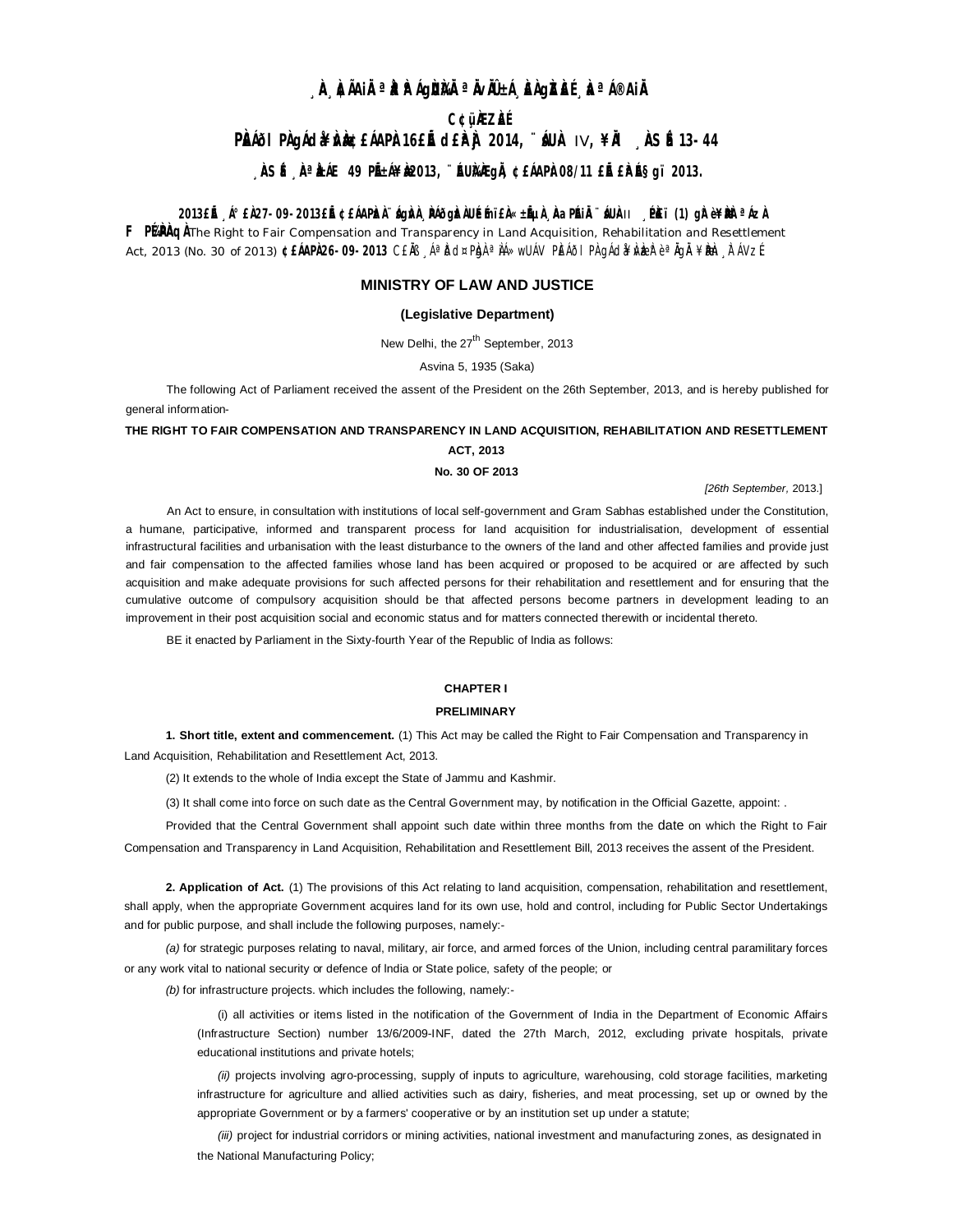*(iv)* project for water harvesting and water conservation structures, sanitation;

*(v)* project for Government administered, Government aided educational and research schemes or institutions;

*(vi)* project for sports, heath care, tourism, transportation or space programme;

*(vii)* any infrastructure facility as may be notified in this regard by the Central Government and after tabling of such notification in Parliament;

*(c)* project for project affected families;

(d) project for housing for such income groups, as may be specified from time to time by the appropriate Government;

*(e)* project for planned development or the improvement of village sites or any site in the urban areas or provision of land for residential purposes for the weaker sections in rural and urban areas;

*(f)* project for residential purposes to the poor or landless or to persons residing in areas affected by natural calamities, or to persons displaced or affected by reason of the implementation of any scheme undertaken by the Government, any local authority or a corporation owned or controlled by the State.

(2) The provisions of this Act relating to land acquisition, consent, compensation. rehabilitation and resettlement, shall also apply, when the appropriate Government acquires land for the following purposes, namely:-·

*(a)* for public private partnership projects, where the ownership of the land continues to vest with the Government, for public purpose as defined in sub-section (1);

*(b)* for private companies for public purpose, as defined in sub-section (1):

Provided that in the case of acquisition for-

(i) private companies, the prior consent of at least eighty per cent. of those affected families, as defined in sub-clauses *(i)* and *(v)* of clause *(c)* of section 3; and

(ii) public private partnership projects, the prior consent of at least seventy per cent. of those affected families, as defined in sub-clauses (I) and *(v)* of clause *(c)* of section 3,

shall be obtained through a process as may be prescribed by the appropriate Government:

Provided further that the process of obtaining the consent shall be carried out along with the Social Impact Assessment study referred to in section 4;

Provided also that no land shall be transferred by way of acquisition, in the Scheduled Areas in contravention of any law (including any order or judgment of a court which has become final) relating to land transfer. prevailing in such Scheduled Areas. (3) The provisions relating to rehabilitation and resettlement under this Act shall apply in the cases where,-

*(a)* a private company purchases land, equal to or more than such limits in rural areas or urban areas, as may be prescribed by the appropriate Government, through private negotiations with the owner of the land in accordance with the provisions of section 46;

*(b)* a private company requests the appropriate Government for acquisition of a part of an area so prescribed for a public purpose:

Provided that where a private company requests the appropriate Government for partial acquisition of land for public purpose, then, the rehabilitation and resettlement entitlements under the Second Schedule shall be applicable for the entire area which includes the land purchased by the private company and acquired by the Government for the project as a whole.

**3. Definitions.** In this Act, unless the context otherwise requires,-

(a) "Administrator" means an officer appointed for the purpose of rehabilitation and resettlement of affected families under subsection (I) of section 43;

(b) "affected area" means such area as may be notified by the appropriate Government for the purposes of land acquisition;

(c) "affected family" includes-

(i) a family whose land or other immovable property has been acquired;

(ii) a family which does not own any land but a member or members of such family may be agricultural labourers, tenants including any form of tenancy or holding of usufruct right, share-croppers or artisans or who may be working in the affected area for three years prior to the acquisition of the land, whose primary source of livelihood stand affected by the acquisition of land;

(iii) the Scheduled Tribes and other traditional forest dwellers who have lost any of their forest rights recognised under the Scheduled Tribes and Other Traditional Forest Dwellers (Recognition of Forest Rights) Act, 2006 (2 of 2007) due to acquisition of land;

(iv) family whose primary source of livelihood for three years prior to the acquisition of the land is dependent on forests or water bodies and includes gatherers of forest produce, hunters, fisher folk and boatmen and such livelihood is .affected due to acquisition of land;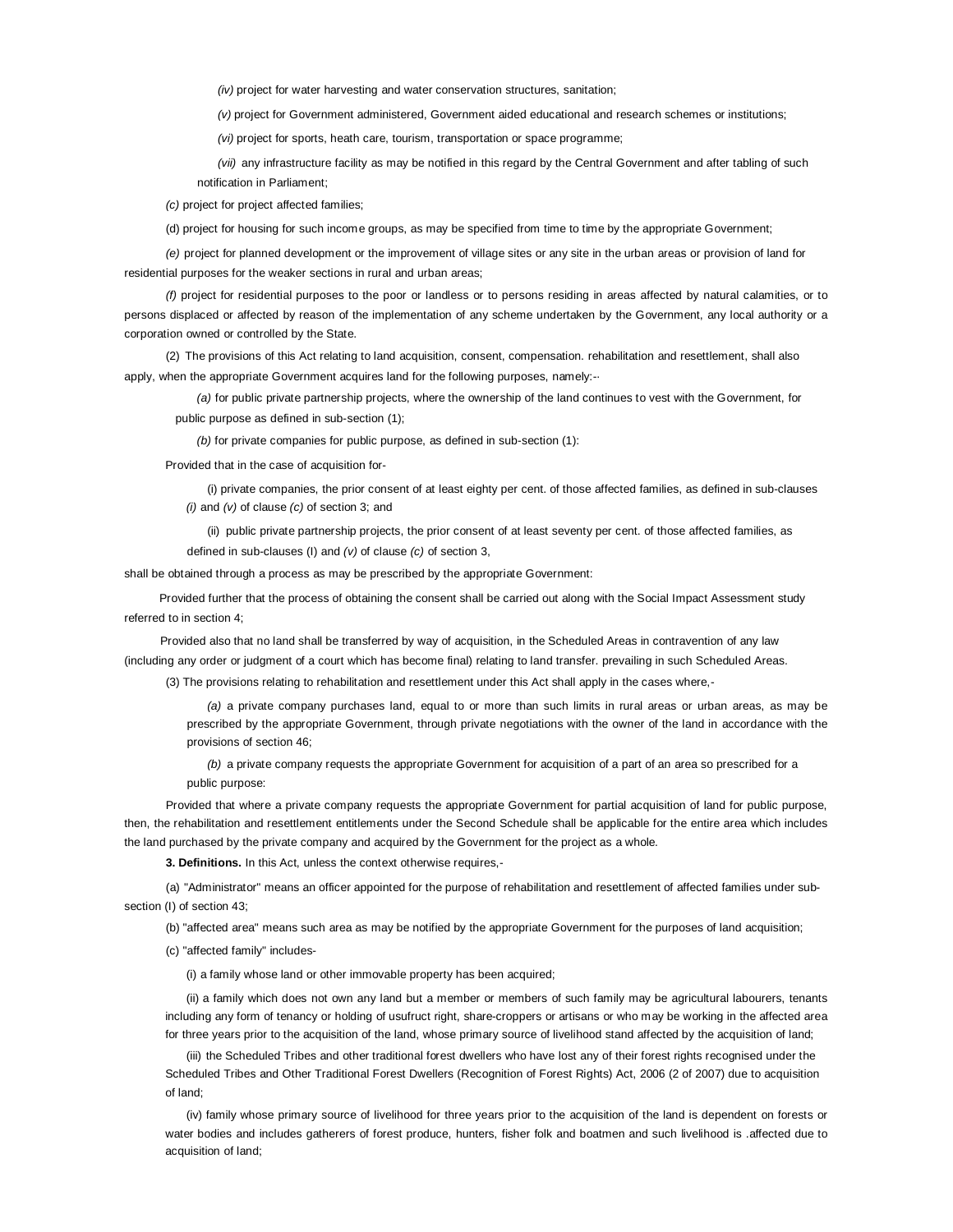(v) a member of the family who has been assigned land by the State Government or the Central Government under any of its schemes and such land is under acquisition;

(vi) a family residing on any land in the urban areas for preceding three years or more prior to the acquisition of the land or whose primary source of livelihood for three years prior to the acquisition of the land is affected by the acquisition of such land; (d) ''agricultural land" means land used for the purpose of

(i) agriculture or horticulture;

(ii) dairy farming, poultry farming, pisciculture, sericulture, seed farming breeding of livestock or nursery growing medicinal herbs;

(iii) raising of crops, trees, grass or garden produce; and

(iv) land used for the grazing of cattle;

(e) "appropriate Government" means,-

(i) in relation to acquisition of land situated within the territory of, a State, the State Government;

(ii) in relation to acquisition of land situated within a Union territory (except Puducherry), the Central Government;

(iii) in relation to acquisition of land situated within the Union territory of Puducherry, the Government of Union territory of Puducherry;

(iv) in relation to acquisition of land for public purpose in more than one State, the Central Government, in consultation with the concerned State Governments or Union territories; and

(v) in relation to the acquisition of land for the purpose of the Union as may be specified by notification, the Central Government:

Provided that in respect of a public purpose in a District for an area not exceeding such as may be notified by the appropriate Government, the Collector of such District shall be deemed to be the appropriate Government;

(f) "Authority" means the Land Acquisition and Rehabilitation and Resettlement Authority established under section 51;

(g) "Collector" means the Collector of a revenue district, and includes a Deputy Commissioner and any officer specially designated by the appropriate Government to perform the functions of a Collector under this Act;

(h) "Commissioner" means the Commissioner for Rehabilitation and Resettlement appointed under sub-section (1) of section 44;

(i) "cost of acquisition" includes-

(i) amount of compensation which includes solatium, any enhanced compensation ordered by the Land Acquisition and Rehabilitation and Resettlement Authority or the Court and interest payable thereon and any other amount determined as payable to the affected families by such Authority or Court;

(ii) demurrage to be paid for damages caused to the land and standing crops in the process of acquisition;

(iii) cost of acquisition of land and building for settlement of displaced or adversely affected families;

(iv) cost of development of infrastructure and amenities at the resettlement areas;

(v) cost of rehabilitation and resettlement as determined in accordance with the provisions of this Act;

(vi) administrative cost,'-

(A) for acquisition of land, including both in the project site and out of project area lands, not exceeding such percentage of the cost of compensation as may be specified by the appropriate Government;

(B) for rehabilitation and resettlement of the owners of the land and other affected families whose land has been acquired or proposed to be acquired or other families affected by such acquisition;

(vii) cost of undertaking 'Social Impact Assessment study';

(j) "company" means-

(i) a company as defined in section 3 of the Companies Act, 1956, (1 of 1956) other than a Government company;

(ii) a society registered under the Societies Registration Act, 1860 (21 of 1860) or under any corresponding law for the time being in force in a State;

(k) "displaced family" means any family, who on account of acquisition of land has to be relocated and resettled from the affected area to the resettlement area;

(I) "entitled to act", in relation to a person, shall be deemed to include the following persons, namely:-

(i) trustees for other persons beneficially interested with reference to any such case, and that to the same extent as the person beneficially interested could have acted if free from disability;

(ii) the guardians of minors and the committees or managers of lunatics to the same extent as the minors, lunatics or other persons of unsound mind themselves, if free from disability, could have acted: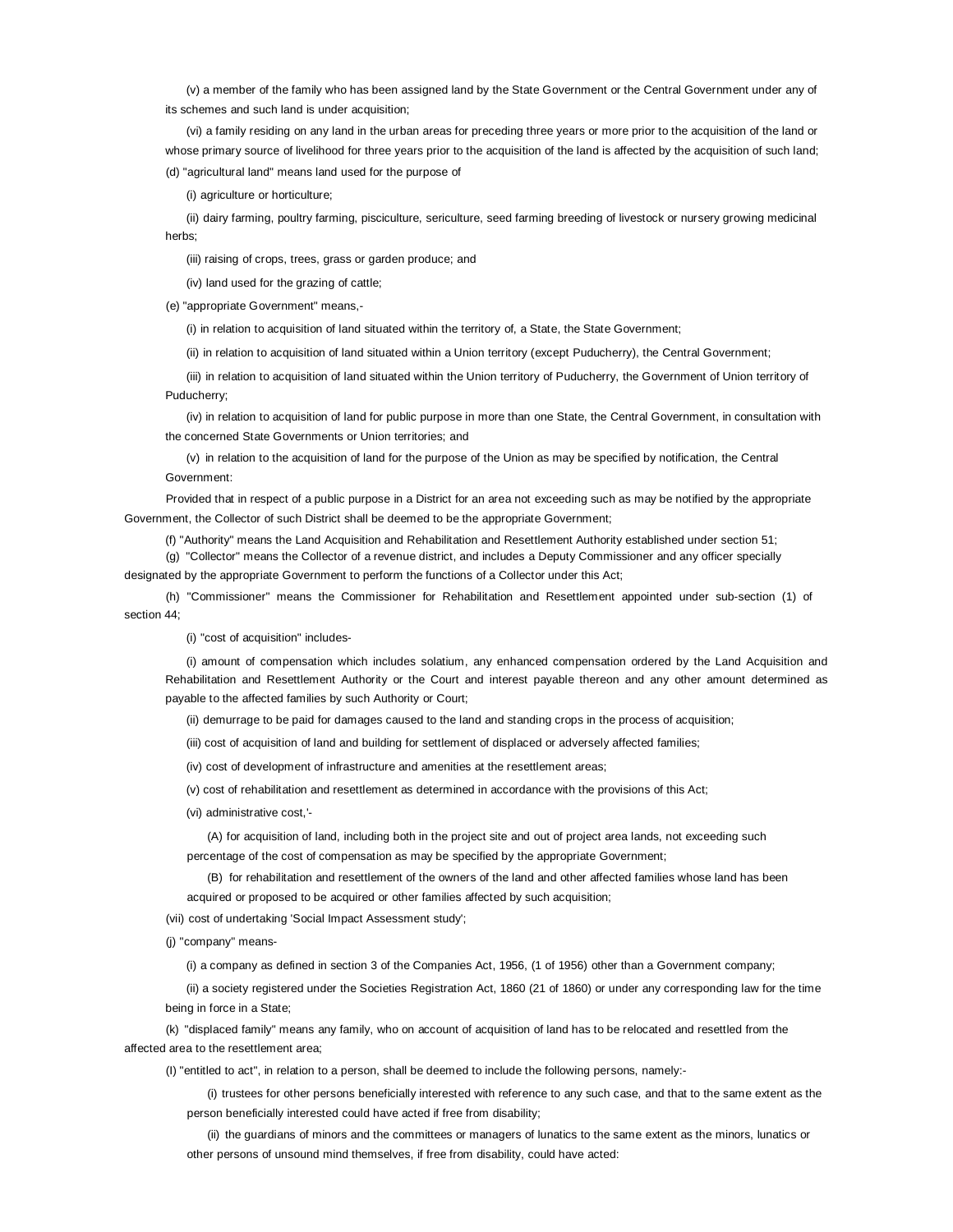Provided that the provisions of Order XXXII of the First Schedule to the Code of Civil Procedure, 1908 (5 of 1908) shall, mutatis mutandis, apply in the case of persons interested appearing before a Collector or Authority by a next friend, or' by a guardian for the case, in proceedings under this Act;

(m) "family'tincludes a person. his or her spouse, minor children. minor brothers and minor sisters dependent on him:

Provided that widows. divorcees and women deserted by families shall be considered separate families;

Explanation.--An adult of either gender with or without spouse or children or dependents shall be considered as a separate family for the purposes of this Act.

(n) "holding of land" means the total land held by a person as an owner, occupant or tenant or otherwise;

(o) "infrastructure project" shall include any one or more of the items specified in clause (b) of sub-section (I) of section 2;

(p) "land" includes benefits to arise out of land, and things attached to the earth or permanently fastened to anything attached to the earth;

(q) "landless" means such persons or class of persons who may be,-

(i) considered or specified as such under any State law for the time being in force; or .

(ii) in a case of landless not being specified under sub-clause (i). as may be specified by the appropriate Government;

(r) "land owner" includes any person,-

(i) whose name is recorded as the owner of the land or building or part thereof, in the records of the authority concerned; or

(ii) any person who is granted forest rights under the Scheduled Tribes and Other Traditional Forest Dwellers

(Recognition of Forest Rights) Act, 2006 (2 of 2007) or under any other law for the time being in force; or

(iii) who is entitled to be granted Patta rights on the land under any law of the State including assigned lands: or

(iv) any person who has been declared as such by an order of the court or Authority; .

(s) "local authority" includes a town planning authority (by whatever name called) set up under any law for the time being in force, a Panchayat as defined in article 243 and a Municipality as defined in article 243P, of the Constitution;

(t) "marginal farmer" means a cultivator with an un-irrigated land holding up to one hectare or irrigated land holding up to one-half hectare;

(u) "market value" means the value of land determined in accordance with section 26;

(v) "notification" means a notification published in the Gazette of india or, as the case may be, the Gazette of a State and the expression "notify" shall be construed accordingly;

(w) "patta" shall have the same meaning as assigned to it in the relevant Central or State Acts or rules or regulations made thereunder;

(x) "person interested" means-

(i) all persons claiming an interest in compensation to be made on account of the acquisition of land under this Act;

(ii) the Scheduled Tribes and other traditional forest dwellers, who have lost any forest rights recognised under the

Scheduled Tribes and Other Traditional Forest Dwellers (Recognition of Forest Rights) Act, 2006; (2 of 2007)

(iii) a person interested in an easement affecting the land;

(iv) persons having tenancy rights under the relevant State laws including share-croppers by whatever name they may be called; and

(v) any person whose primary source of livelihood is likely to be adversely affected;

(y) "prescribed" means prescribed by rules made under this Act;

(z) "project" means a project for which land is being acquired, irrespective of the number of persons affected;

(za) "public purpose" means the activities specified under sub-section (I) of section 2;

(zb) "Requiring Body" means a company, a body corporate, an institution, or any other organisation or person for whom land is to be acquired by the appropriate Government, and includes the appropriate Government, if the acquisition of land is for such Government either for its own use or for subsequent transfer of such land is for public purpose to a company, body corporate, an institution, or any other organisation. as the case may be, under lease, licence or through any other mode of transfer of land;

(zc) "Resettlement Area" means an area where the affected families who have been displaced as a result of land acquisition are resettled by the appropriate Government;

(zd) "Scheduled Areas" means the Scheduled Areas as defined in section 2 of the Provisions of the Panchayats (Extension to the Scheduled Areas) Act, 1996; (40 of 1996)

(ze) "small farmer" means a cultivator with an un-irrigated land holding up to two hectares or with an irrigated land holding up to one hectare, but more than the holding of a marginal farmer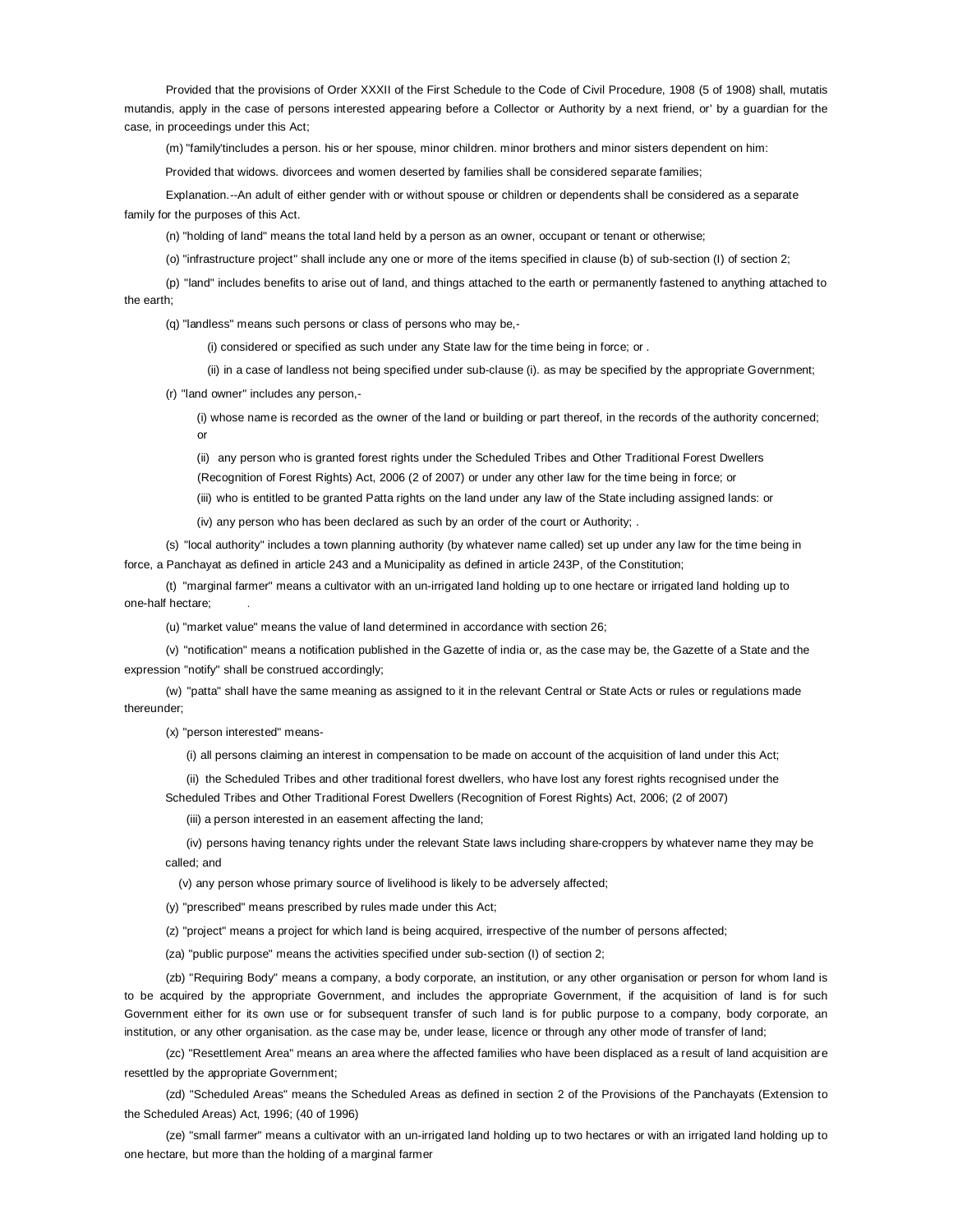## **CHAPTER II**

#### **DETERMINATION OF SOCIAL IMPACT AND PUBLIC PURPOSE**

## **A.-PRELIMINARY INVESTiGATION FOR DETERMINATION OF SOCIAL IMPACT AND PUBLIC PURPOSE**

**4. Preparation of Social Impact Assessment study.** (1) Whenever the appropriate Government intends to acquire land for a public purpose, it shall consult the concerned Panchayat. Municipality or Municipal Corporation, as the case may be, at village level or ward level, in the affected area and carry out a Social Impact Assessment study in consultation with them, in such manner and from such date as may be specified by such Government by notification.

(2) The notification issued by the appropriate Government for commencement of consultation and of the Social Impact Assessment study under sub-section (I) shall be made available in the local language to the Panchayat, Municipality or Municipal Corporation, as the case may be, and in the offices of the District Collector, the Sub-Divisional Magistrate and the Tehsil, and shall be published in the affected areas, in such manner as may be prescribed, and uploaded on the website of the appropriate Government:

Provided that the appropriate Government shall ensure that adequate representation has been given to the representatives of Panchayat, Gram Sabha, Municipality or Municipal Corporation, as the case may be, at the stage of carrying out the Social Impact Assessment study:

Provided further that the appropriate Government shall ensure the completion of the Social Impact Assessment study within a period of six months from the date of its commencement.

(3) The Social Impact Assessment study report referred to in sub-section (I) shalt be made available to the public in the manner prescribed under section 6.

(4) The Social Impact Assessment study referred to in sub-section (i) shall, amongst other matters, include all the following, namely:-

(a) assessment as to whether the proposed acquisition serves public purpose;

(b) estimation of affected families and the number of families among them likely to be displaced;

(c) extent of lands, public and private, houses, settlements and other common properties likely to be affected by the proposed acquisition;

(d) whether the extent of land proposed for acquisition is the absolute bare-minimum extent needed for the project;

(e) whether land acquisition at an alternate place has been considered and found not feasible;

(f) study of social impacts of the project, and the nature and cost of addressing them and the impact of these costs on the overall costs of the project vis-a-vis the benefits of the project:

Provided that Environmental Impact Assessment study, if any, shall be carried out simultaneously and shall not be contingent upon the completion of the Social Impact Assessment study.

(5) While undertaking a Social Impact Assessment study under sub-section (I), the appropriate Government shall, amongst other things, take into consideration the impact that the project is likely to have on various components such as livelihood of affected families, public and community properties, assets and infrastructure particularly roads, public transport, drainage, sanitation, sources of drinking water, sources of water for cattle, community ponds, grazing land, plantations, public utilities such as post offices, fair price shops, food storage godowns, electricity supply, health care facilities, schools and educational or training facilities, anganwadis, children parks, places of worship, land for traditional tribal institutions and burial and cremation grounds.

(6) The appropriate Government shall require the authority conducting the Social Impact Assessment study to prepare a Social Impact Management Plan, listing the ameliorative measures required to be undertaken for addressing the impact for a specific component referred to in sub-section (5), and such measures shall not be less than what is provided under a scheme or programme in operation in that area, of the Central Government or, as the case may be, the State Government, in operation in the affected area.

**5. Public hearing for Social Impact Assessment.** Whenever a Social Impact Assessment is required to be prepared under section 4, the appropriate Government shall ensure that a public hearing is held at the affected area, after giving adequate publicity about the date, time and venue for the public hearing, to ascertain the views of the affected families to be recorded and included in the Social Impact Assessment Report.

**6. Publication of Social Impact Assessment study.** (1) The appropriate Government shall ensure that the Social Impact Assessment study report and the Social Impact Management Plan referred to in sub-section (6) of section 4 are prepared and made available in the local language to the Panchayat, Municipality or Municipal Corporation, as the case may be, and the offices of the District Collector, the Sub¬Divisional Magistrate and the Tehsil, and shall be published in the affected areas, in such manner as may be prescribed, and uploaded on the website of the appropriate Government.

(2) Wherever Environment Impact Assessment is carried out, a copy of the Social Impact Assessment report shall be made available to the Impact Assessment Agency authorised by the Central Government to carry out environmental impact assessment:

Provided that, in respect of irrigation projects where the process of Environment Impact Assessment is required under the provisions of any other law for the time being in force, the provisions of this Act relating to Social Impact Assessment shall not apply.

**B.-APPRAISAL OF SOCIAL IMPACT ASSESSMENT REPORT BY AN EXPERT GROUP**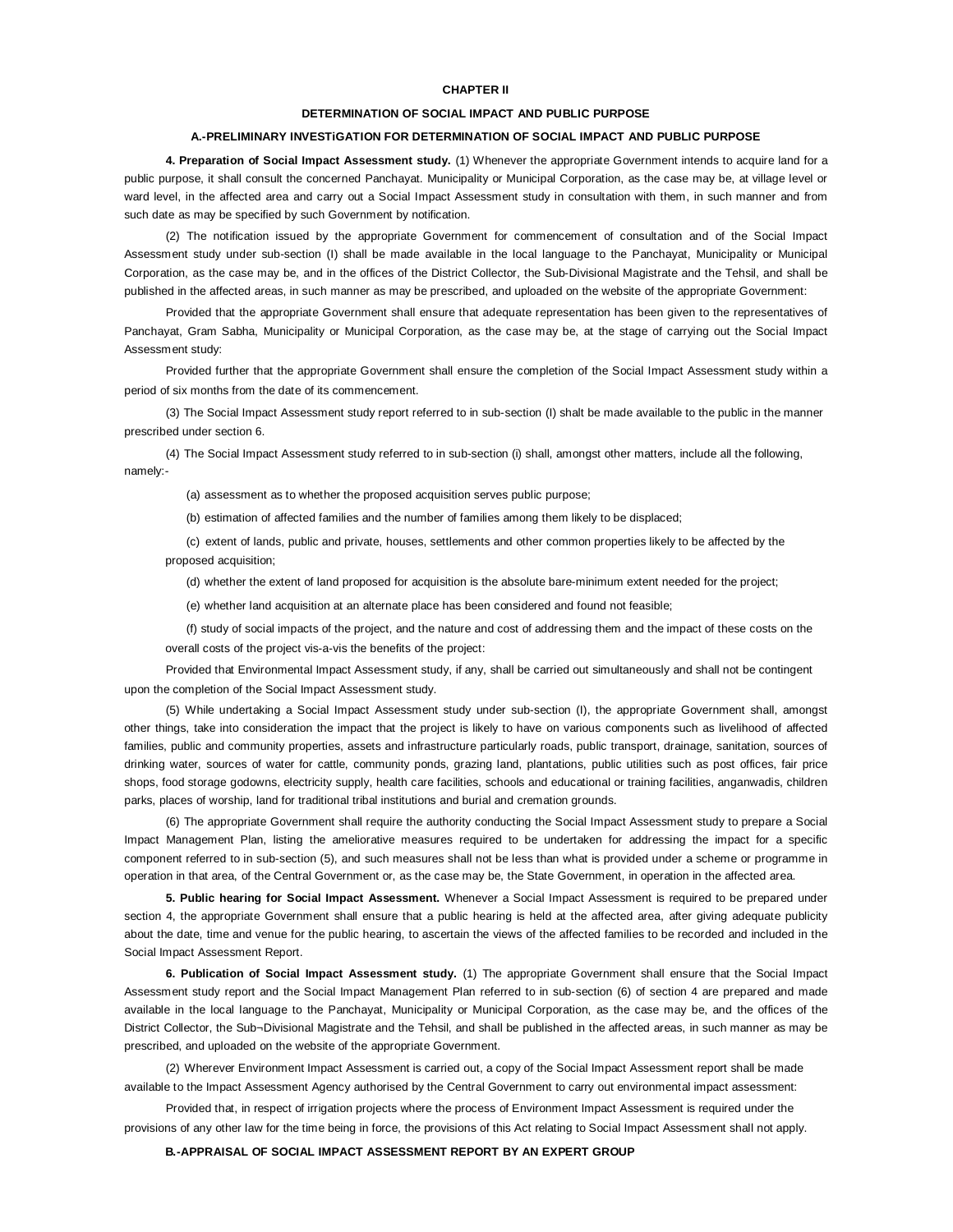**7. Appraisal of Social Impact Assessment report by an Expert Group.** (1) The appropriate Government shall ensure that the Social Impact Assessment report is evaluated by an independent multi-disciplinary Expert Group. as may be constituted by it.

(2) The Expert Group constituted under sub-section (1) shall include the following, namely:-

(a) two non-official social scientists;

(b) two representatives of Panchayat. Gram Sabha, Municipality or Municipal Corporation, as the case may be:

(c) two experts on rehabilitation; and

(d) a technical expert in the subject relating to the project.

(3) The appropriate Government may nominate a person from amongst the members of the Expert Group as the Chairperson of the Group.

(4) If the Expert Group constituted under sub-section (I), is of the opinion that,

(a) the project does not serve any public purpose; or

(b) the social costs and adverse social impacts of the project outweigh the potential benefits, it shall make a recommendation within two months from the date of its constitution to the effect that the project shall be abandoned forthwith and no further steps to acquire the land will be initiated in respect of the same:

Provided that the grounds for such recommendation shall be recorded in writing by the Expert Group giving the details and reasons for such decision:

Provided further that where the appropriate Government, inspire of such recommendations, proceeds with the acquisition. then, it shall ensure that its reasons for doing so are recorded in writing.

(5) If the Expert Group constituted under sub-section (I), is of the opinion that,

(a) the project will serve any public purpose; and

(b) the potential benefits outweigh the social costs and adverse social impacts,

it shall make specific recommendations within two months from the date of its constitution whether the extent of land proposed to be acquired is the absolute bare-minimum extent needed for the project and whether there are no other less displacing options available:

Provided that the grounds for such recommendation shall be recorded in writing by the Expert Group giving the details and reasons for such decision.

(6) The recommendations of the Expert Group referred to in sub-sections (4) and (5) shall be made available in the local language to the Panchayat, Municipality or Municipal Corporation, as the case may be, and the offices of the District Collector, the Sub-Divisional Magistrate and the Tehsil, and shall be published in the affected areas, in such manner as may be prescribed and uploaded on the website of the appropriate Government.

**8. Examination of proposals for land acquisition and Social Impact Assessment report by appropriate Government.** (1) The appropriate Government shall ensure that-

(a) there is a legitimate and bonafide public purpose for the proposed acquisition which necessitates the acquisition of the land identified:

(b) the potential benefits and the public purpose referred to in clause (a) shall outweigh the social costs and adverse social impact as determined by the Social Impact Assessment that has been carried out;

(c) only the minimum area of land required for the project is proposed to be acquired;

(d) there is no unutilised land which has been previously acquired in the area;

(e) the land, if any, acquired earlier and remained unutilised, is used for such public purpose and make recommendations in respect thereof.

(2) The appropriate Government shall examine the report of the Collector, if any, and the report of the Expert Group on the Social Impact Assessment study and after considering all the reports, recommend such area for acquisition which would ensure minimum displacement of people, minimum disturbance to the infrastructure, ecology and minimum adverse impact on the individuals affected.

(3) The decision of the appropriate Government shall be made available in the local language to the Panchayat, Municipality or Municipal Corporation. as the case may be, and the offices of the District Collector, the Sub-Divisional Magistrate and the Tehsil, and shall be published in the affected areas, in such manner as may be prescribed, and uploaded on the website of the appropriate Government:

Provided that where land is sought to be acquired for the purposes as specified in sub-section (2) of section 2, the appropriate Government shall also ascertain as to whether the prior consent of the affected families as required under the proviso to sub-section (2) of section 2, has been obtained in the manner as may be prescribed.

**9. Exemption from Social Impact Assessment.** Where land is proposed to be acquired invoking the urgency provisions under section 40, the appropriate Government may exempt undertaking of the Social lmpact Assessment study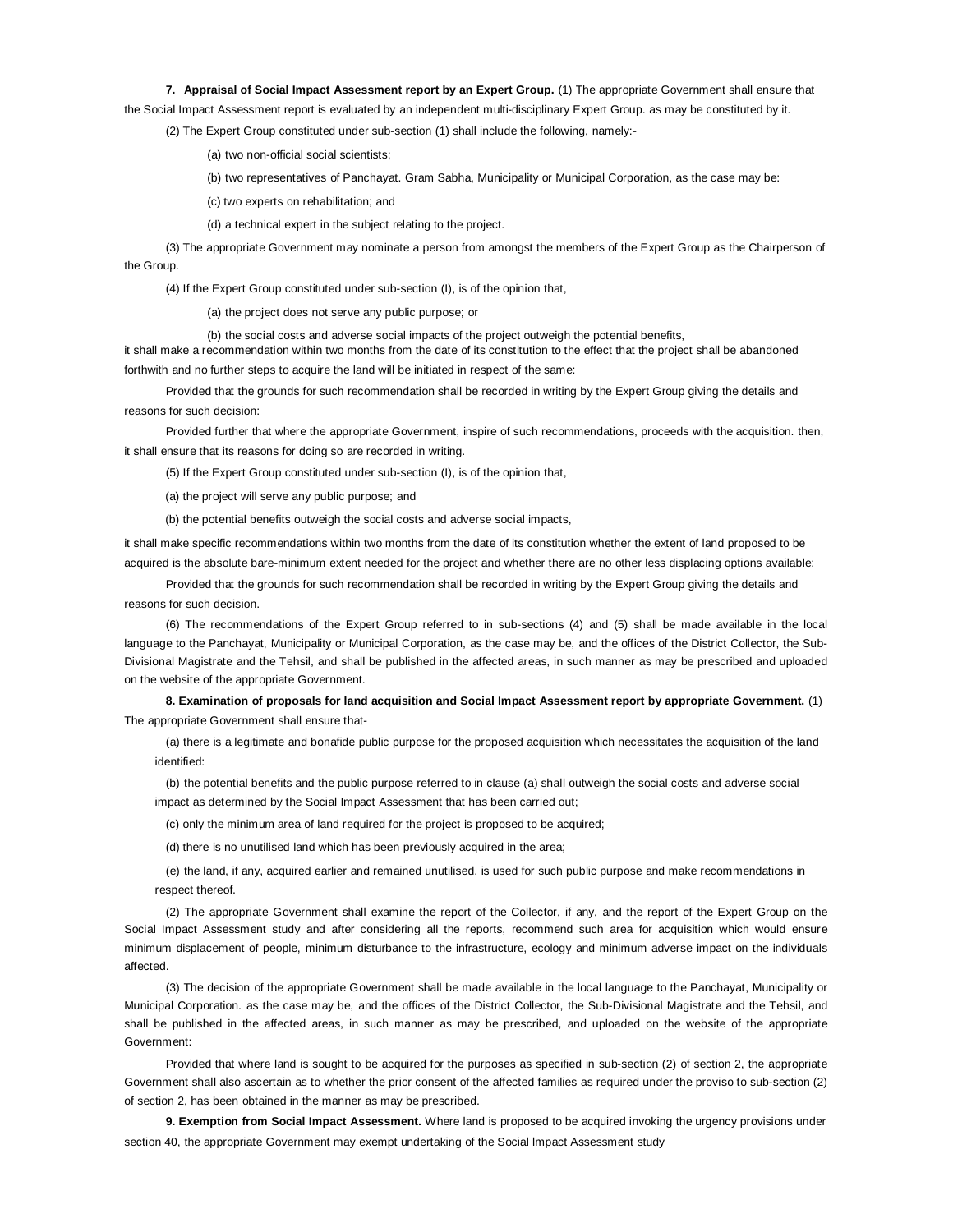## **CHAPTER III**

#### **SPECIAL PROVISION TO SAFEGUARD FOOD SECURITY**

**10. Special provision to safeguard food security.** (1) Save as otherwise provided in sub-section (2), no irrigated multicropped land shall be acquired under this Act.

(2) Such land may be acquired subject to the condition that it is being done under exceptional circumstances, as a demonstrable last resort, where the acquisition of the land referred to in sub-section (I) shall, in aggregate for all projects in a district or State, in no case exceed such limits as may be notified by the appropriate Government considering the relevant State specific factors and circumstances.

(3) Whenever multi-crop irrigated land is acquired under sub-section (2), an equivalent area of culturable wasteland shall be developed for agricultural purposes or an amount equivalent to the value of the land acquired shall be deposited with the appropriate Government for investment in agriculture for enhancing food-security.

(4) In a case not falling under sub-section (1), the acquisition of the agricultural land in aggregate for all projects in a district or State, shall in no case exceed such limits of the total net sown area of that district or State, as may be notified by the appropriate Government:

Provided that the provisions of this section shall not apply in the case of projects that are linear in nature such as those relating to railways, highways, major district roads, irrigation canals, power lines and the like.

## **CHAPTER IV**

#### **NOTIFICATION AND ACQUISITION**

**11. Publication of preliminary notification and power of officers thereupon.** (1) Whenever, it appears to the appropriate Government that land in any area is required or likely to be required for any public purpose, a notification (hereinafter referred to as preliminary notification) to that effect along with details of the land to be acquired in rural and urban areas shall be published in the following manner, namely:-

(a) in the Official Gazette;

(b) in two daily newspapers circulating in the locality of such area of which one shall be in the regional language;

(c) in the local language in the Panchayat, Municipality or Municipal Corporation, as the case may be and in the offices of the District Collector, the Sub-divisional Magistrate and the Tehsil;

(d) uploaded on the website of the appropriate Government;

(e) in the affected areas, in such manner as may be prescribed.

(2) Immediately after issuance of the notification under sub-section (1), the concerned Gram Sabha or Sabhas at the village level, municipalities in case of municipal areas and the Autonomous Councils in case of the areas referred to in the Sixth Schedule to the Constitution, shall be informed of the contents of the notification issued under the said sub-section in all cases of land acquisition at a meeting called especially for this purpose.

(3) The notification issued under sub-section (1) shall also contain a statement on the nature of the public purpose involved, reasons necessitating the displacement of affected persons, summary of the Social Impact Assessment Report and particulars of the Administrator appointed for the purposes of rehabilitation and resettlement under section 43.

(4) No person shall make any transaction or cause any transaction of land specified in the preliminary notification or create any encumbrances on such land from the date of publication of such notification till such time as the proceedings under this Chapter are completed:

Provided that the Collector may, on the application made by the owner of the land so notified, exempt in special circumstances to be recorded in writing, such owner from the operation of this sub-section:

Provided further that any loss or injury suffered by any person due to his wilful violation of this provision shall not be made up by the Collector.

(5) After issuance of notice under sub-section (I), the Collector shall, before the issue of a declaration under section 19. undertake and complete the exercise of updating of land records as prescribed within a period of two months.

**12. Preliminary survey of land and power of officers to carry out survey.** For the purposes of enabling the appropriate Government to determine the extent of land to be acquired. it shall be lawful for any officer, either generally or specially authorised by such Government in this behalf, and for his servants and workmen,-

(a) to enter upon and survey and take levels of any land in such locality;

(b) to dig or bore into the sub-soil;

(c) to do all other acts necessary to ascertain whether the land is adapted for such purpose;

(d) to set out the boundaries of the land proposed to be taken and the intended line of the work (if any) proposed to be made thereon; and

(e) to mark such levels, boundaries and line by placing marks and cutting trenches and where otherwise the survey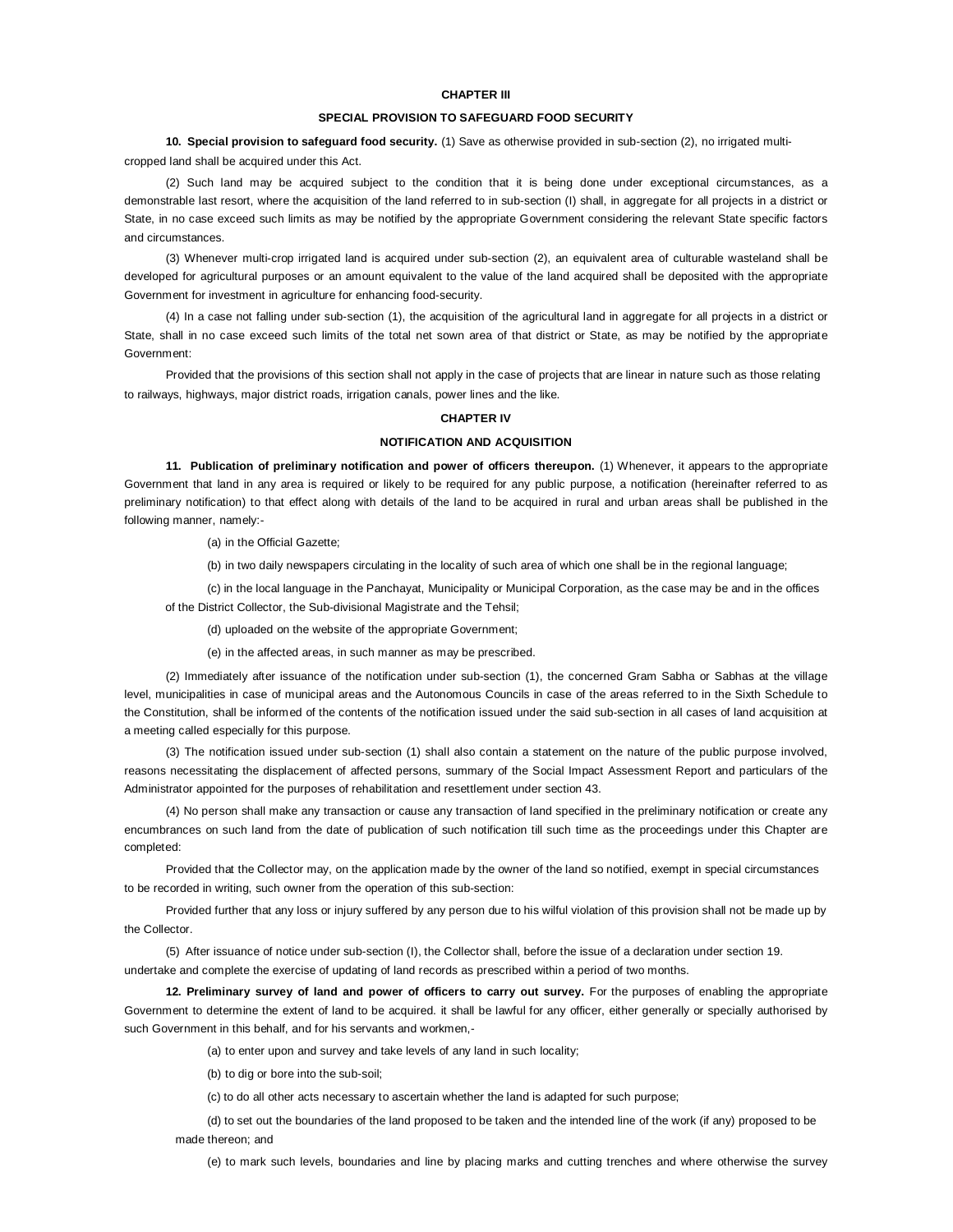cannot be completed and the levels taken and the boundaries and line marked to cut down and clear away any part of any standing crop, fence or jungle:

Provided that no act under clauses (a) to (e) in respect of land shall be conducted in the absence of the owner of the land or in the absence of any person authorised in writing by the owner:

Provided further that the acts specified under the first proviso may be undertaken in the absence of the owner, if the owner has been afforded a reasonable opportunity to be present during the survey, by giving a notice of at least sixty days prior to such survey:

Provided also that no person shall enter into any building or upon any enclosed court or garden attached to a dwelling-house (unless with the consent of the occupier thereof) without previously giving such occupier at least seven days' notice in writing of his intention to do so.

**13. Payment for damage.** The officer so authorised under section 12 shall at the time of entry under section 12 pay or tender payment for any damage caused, and, in case of dispute as to the sufficiency of the amount so paid or tendered. he shall at once refer the dispute to the decision of the Collector or other chief revenue officer of the district, and such decision shall be final

**14. Lapse of Social Impact Assessment report.** Where a preliminary notification under section 11 is not issued within twelve months from the date of appraisal of the Social Impact Assessment report submitted by the Expert Group under section 7, then. such report shalt be deemed to have lapsed and a fresh Social Impact Assessment shall be required to be undertaken prior to acquisition proceedings under section 11:

Provided that the appropriate Government. shall have the power to extend the period of twelve months, if in its opinion circumstances exist justifying the same:

Provided further that any such decision to extend the period shall be recorded in writing and the same shall be notified and be uploaded on the website of the authority concerned.

15. Hearing of objections. (1) Any person interested in any land which has been notified under sub-section (I) of section 11, as being required or likely to be required for a public purpose, may within sixty days from the date of the publication of the preliminary notification, object to--

(a) the area and suitability of land proposed to be acquired;

(b) justification offered for public purpose;

(c) the findings of the Social Impact Assessment report.

(2) Every objection under sub-section (1) shall be made to the Collector in writing, and the Collector shall give the objector an opportunity of being heard in person or by any person authorised by him in this behalf or by an Advocate and shall, after hearing all such objections and after making such further inquiry, if any, as he thinks necessary, either make a report in respect of the land which has been notified under sub-section (1) of section II, or make different reports in respect of different parcels of such land, to the appropriate Government, containing his recommendations on the objections, together with the record of the proceedings held by him along with a separate report giving therein the approximate cost of land acquisition, particulars as to the number of affected families likely to be resettled, for the decision of that Government.

(3) The decision of the appropriate Government on the objections made under sub-section (2) shall be final.

**16. Preparation of Rehabilitation and Resettlement Scheme by the Administrator.** (1) Upon the publication of the preliminary notification under sub-section (1) of section II by the Collector, the Administrator for Rehabilitation and Resettlement shall conduct a survey and undertake a census of the affected families, in such manner and within such time as may be prescribed, which shall include-

(a) particulars of lands and immovable properties being acquired of each affected family;

(b) livelihoods lost in respect of land losers and landless whose livelihoods are primariIy dependent on the lands being acquired;

(c) a list of public utilities and Government buildings which are atfected or likely to be affected, where resettlement of affected families is involved;

(d) details of the amenities and infrastructural facilities which are affected or likely to be affected, where resettlement of affected families is involved; and

(e) details of any common property resources being acquired.

(2) The Administrator shall, based on the survey and census under sub-section (I), prepare a draft Rehabilitation and Resettlement Scheme, as prescribed which shall include particulars of the rehabilitation and resettlement entitlements of each land owner and landless whose livelihoods are primarily dependent on the lands being acquired and where resettlement of affected families is involved-

(i) a list of Government buildings to be provided in the Resettlement Area;

(ii) details of the public amenities and infrastructural facilities which are to be provided in the Resettlement Area.

(3) The draft Rehabilitation and Resettlement scheme referred to in sub-section (2) shall include time limit for implementing Rehabilitation and Resettlement Scheme;

(4) The draft Rehabilitation and Resettlement scheme referred to in sub-section (2) shall be made known locally by wide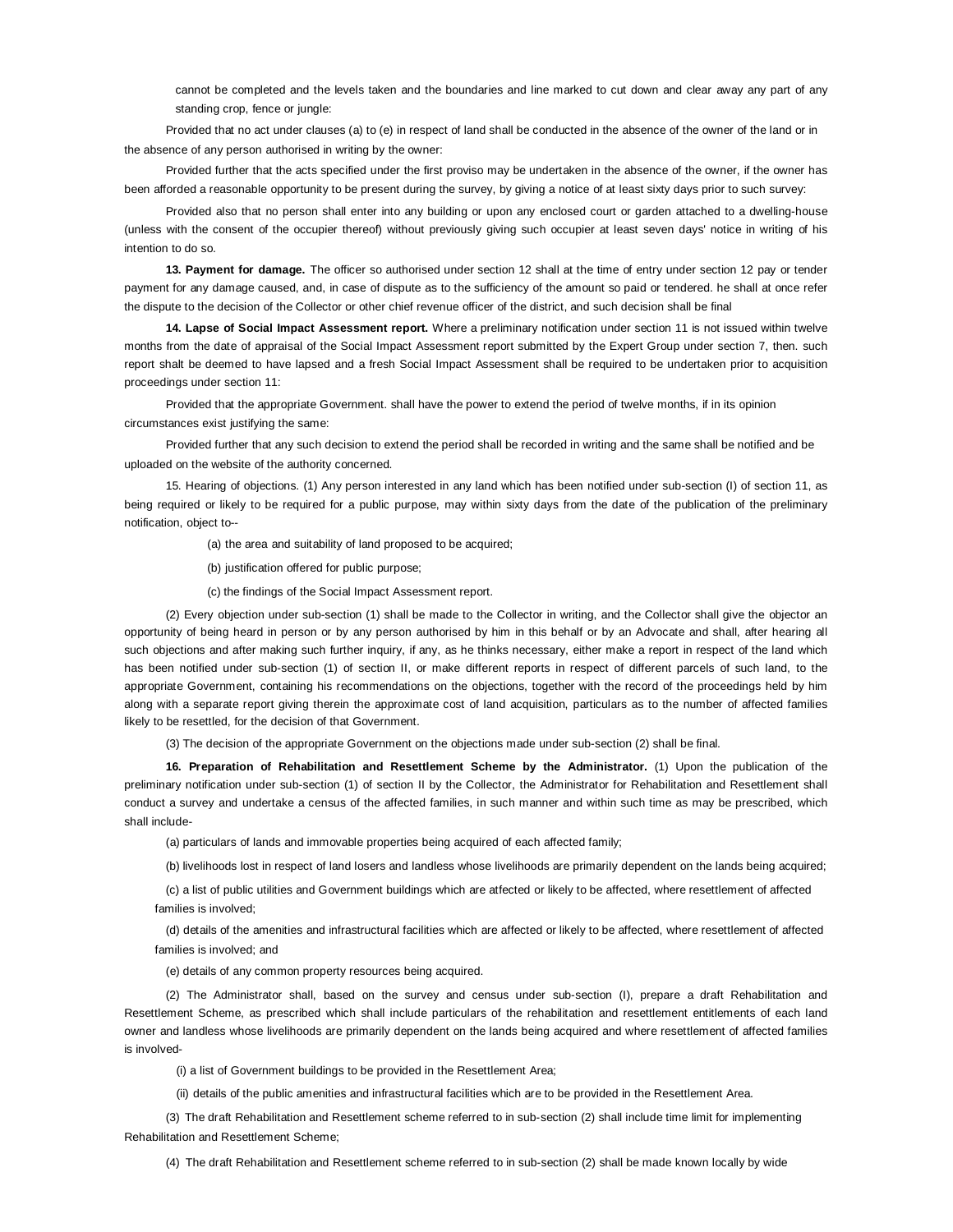publicity in the affected area and discussed in the concerned Gram Sabhas or Municipalities.

(5) A public hearing shall be conducted in such manner as may be prescribed, after giving adequate publicity about the date. time and venue for the public hearing at the affected area:

Provided that in case where an affected area involves more than one Gram Panchayat or Municipality, public hearings shall be conducted in every Gram Sabha and Municipality where more than twenty-five percent. of land belonging to that Gram Sabha or Municipality is being acquired:

Provided further that the consultation with the Gram Sabha in Scheduled Areas shall be in accordance with the provisions of the Provisions of the Panchayats (Extension to the Scheduled Areas) Act, 1996. (40 of 1996)

(6) The Administrator shall, on completion of public hearing submit the draft Scheme for Rehabilitation and Resettlement along with a specific report on the claims and objections raised in the public hearing to the Collector.

**17. Review of the Rehabilitation and Resettlement Scheme.** (1) The Collector shall review the draft Scheme submitted under sub-section (6) of section 16 by the Administrator with the Rehabilitation and Resettlement Committee at the project level constituted under section 45:

(2) The Collector shall submit the draft Rehabilitation and Resettlement Scheme with his suggestions to the Commissioner Rehabilitation and Resettlement for approval of the Scheme.

**18. Approved Rehabilitation and Resettlement Scheme to be made public.** The Commissioner shall cause the approved Rehabilitation and Resettlement Scheme to be made available in the local language to the Panchayat, Municipality or Municipal Corporation, as the case may be, and the offices of the District Collector, the Sub-Divisional Magistrate and the Tehsil, and shall be published in the affected areas, in such manner as may be prescribed. and uploaded on the website of the appropriate Government.

**19. Publication of declaration and summary of Rehabilitation and Resettlement.** (1) When the appropriate Government is satisfied, after considering the report, if any, made under sub-section (2) of section 15. that any particular land is needed for a public purpose, a declaration shall be made to that effect, along with a declaration of an area identified as the "resettlement area" for the purposes of rehabilitation and resettlement of the affected families, under the hand and seal of a Secretary to such Government or of any other officer duly authorised to certify its orders and different declarations may be made from time to time in respect of different parcels of any land covered by the same preliminary notification irrespective of whether one report or different reports has or have been made (wherever required).

(2) The Collector shall publish a summary of the Rehabilitation and Resettlement Scheme along with declaration referred to in sub-section (I):

Provided that no declaration under this sub-section shall be made unless the summary of the Rehabilitation and Resettlement Scheme is published along with such declaration:

Provided further that no declaration under this sub-section shall be made unless the Requiring Body deposits an amount, in full or part, as may be prescribed by the appropriate Government toward the cost of acquisition of the land:

Provided also that the Requiring Body shall deposit the amount promptly so as to enable the appropriate Government to publish the declaration within a period of twelve months from the date of the publication of preliminary notification under section II.

(3) In projects where land is acquired in stages, the application for acquisition itself can specify different stages for the rehabilitation and resettlement, and all declarations shall be made according to the stages so specified.

(4) Every declaration referred to in sub-section (l) shall be published in the following manner, namely:-

(a) in the Official Gazette;

(b) in two daily newspapers being circulated in the locality, of such area of which one shall be in the regional language;

(c) in the local language in the Panchayat, Municipality or Municipal Corporation, as the case may be, and in the offices of

the District Collector, the Sub-Divisional Magistrate and the Tehsil;

(d) uploaded on the website of the appropriate Government;

(e) in the affected areas, in such manner as may be prescribed.

(5) Every declaration referred to in sub-section (I) shall indicate,-

(a) the district or other territorial division in which the land is situated;

(b) the purpose for which it is needed. its approximate area; and

(c) where a plan shall have been made for the land, the place at which such plan may be inspected without any cost.

(6) The declaration referred to in sub-section (I) shall be conclusive evidence that the land is required for a public purpose and,

after making such declaration, the appropriate Government may acquire the land in such manner as specified under this Act.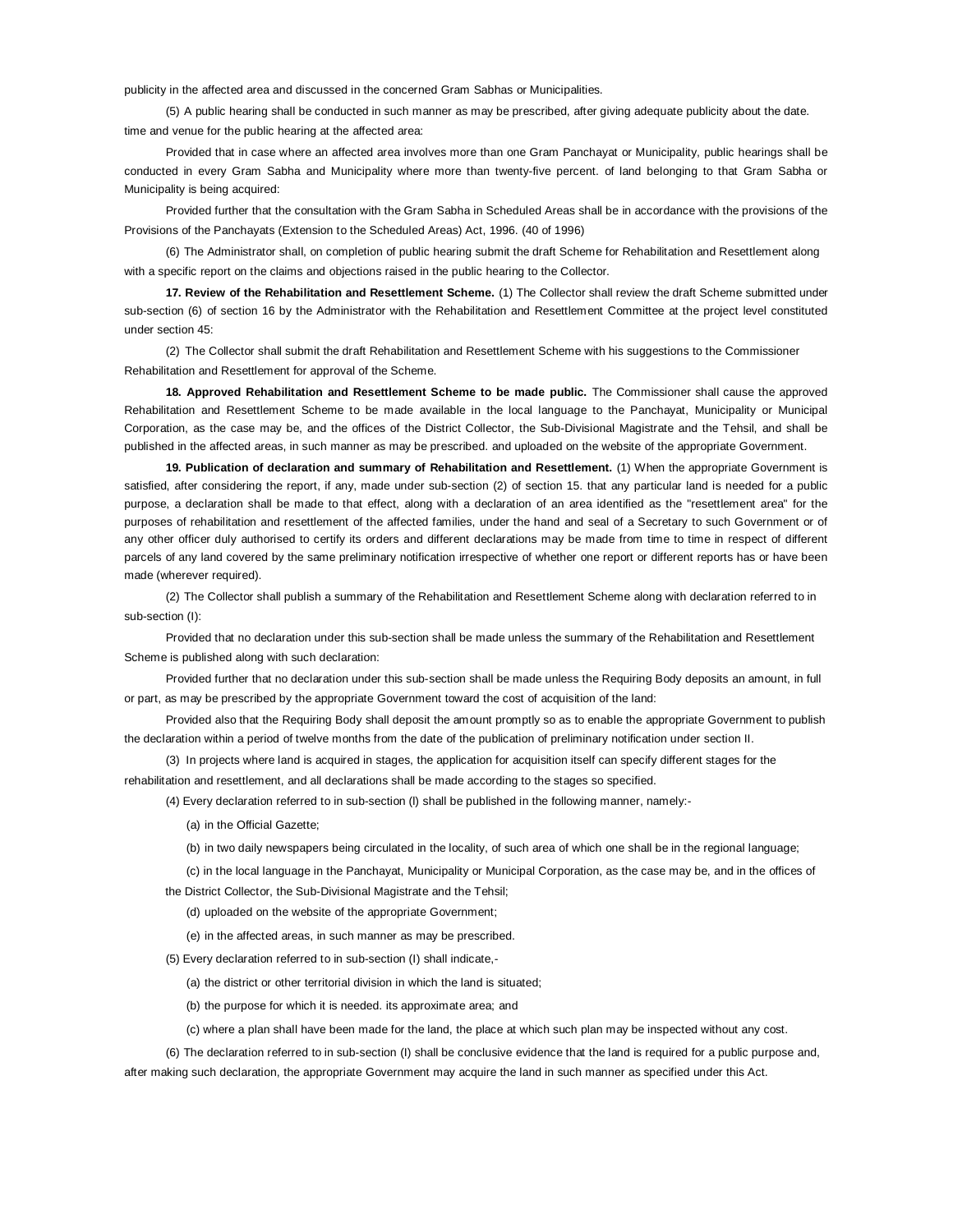(7) Where no declaration is made under sub-section (I) within twelve months from the date of preliminary notification, then such notification shall be deemed to have been rescinded:

Provided that in computing the period referred to in this sub-section. any period or periods during which the proceedings for the acquisition of the land were held up on account of any stay or injunction by the order of any Court shall be excluded:

Provided further that the appropriate Government shall have the power to extend the period of twelve months, if in its opinion circumstances exist justifying the same:

Provided also that any such decision to extend the period shall be recorded in writing and the same shall be notified and be uploaded on the website of the authority concerned.

**20. Land to be marked out, measured and planned including making of specific areas.** The Collector shall thereupon cause the land, unless it has been already marked out under section 12, to be marked out and measured. and if no plan has been made thereof, a plan to be made of the same.

**21. Notice to persons interested.** (1) The Collector shall publish the public notice on his website and cause public notice to be given at convenient places on or near the land to be taken, stating that the Government intends to take possession of the land, and that claims to compensations and rehabilitation and resettlement for all interests in such land may be made to him.

(2) The public notice referred to in sub-section (I) shall state the particulars of the land so needed, and require all persons interested in the land to appear personally or by agent or advocate before the Collector at a time and place mentioned in the public notice not being less than thirty days and not more than six months after the date of publication of the notice, and to state the nature of their respective interests in the land and the amount and particulars of their claims to compensation for such interests, their claims to rehabilitation and resettlement along with their objections, if any, to the measurements made under section 20.

(3) The Collector may in any case require such statement referred to in sub-section (2) to be made in writing and signed by the party or his agent.

(4) The Collector shall also serve notice to the same effect on the occupier, if any, of such land and on all such persons known or believed to be interested therein, be entitled to act for persons so interested. as reside or have agents authorised to receive service on their behalf. within the revenue district in which the land is situated.

(5) In case any person so interested resides elsewhere, and has no such agent, the Collector shall ensure that the notice shall be sent to him by post in letter addressed to him at his last known residence, address of place or business and also publish the same in at least two national daily newspapers and also on his website.

**22. Power to require and enforce the making of statements as to names and interests.** (1) The Collector may also require any such person to make or deliver to him, at a time and place mentioned (such time not being less than thirty days after the date of the requisition), a statement containing, so far as may be practicable, the name of every other person possessing any interest in the land or any part thereof as co-proprietor, sub-proprietor, mortgagee, tenant or otherwise, and of the nature of such interest, and of the rents and profits, if any, received or receivable on account thereof for three years next preceding the date of the statement.

(2) Every person required to make or deliver a statement under this section shall be deemed to be legally bound to do so within the meaning of sections 175 and 176 (45 of 1860) of the Indian Penal Code.

**23. Enquiry and land acquisition award by Collector.** On the day so fixed, or on any other day to which the enquiry has been adjourned, the Collector shall proceed to enquire into the objections (if any) which any person interested has stated pursuant to a notice given under section 21, to the measurements made under section 20, and into the value of the land at the date of the publication of the notification, and into the respective interests of the persons claiming the compensation and rehabilitation and resettlement, shall make an award under his hand of-

(a) the true area of the land;

(b) the compensation as determined under section 27 along with Rehabilitation and Resettlement Award as determined under section 31 and which in his opinion should be allowed for the land; and

(c) the apportionment of the said compensation among all the persons known or believed to be interested in the land. or whom. or of whose claims, he has information. whether or not they have respectively appeared before him.

**24. Land Aacquisition process under Act No. 1 of 1894 shall be deemed to have lapsed in certain cases.** (1) Notwithstanding anything contained in this Act, in any case of land acquisition proceedings initiated under the Land Acquisition Act, 1894,-

(a) where no award under section II of the said Land Acquisition Act has been made then, all provisions of this Act relating to the determination of compensation shall apply; or

(b) where an award under said section II has been made, then such proceedings shall continue under the provisions of the said Land Acquisition Act, as if the said Act has not been repealed.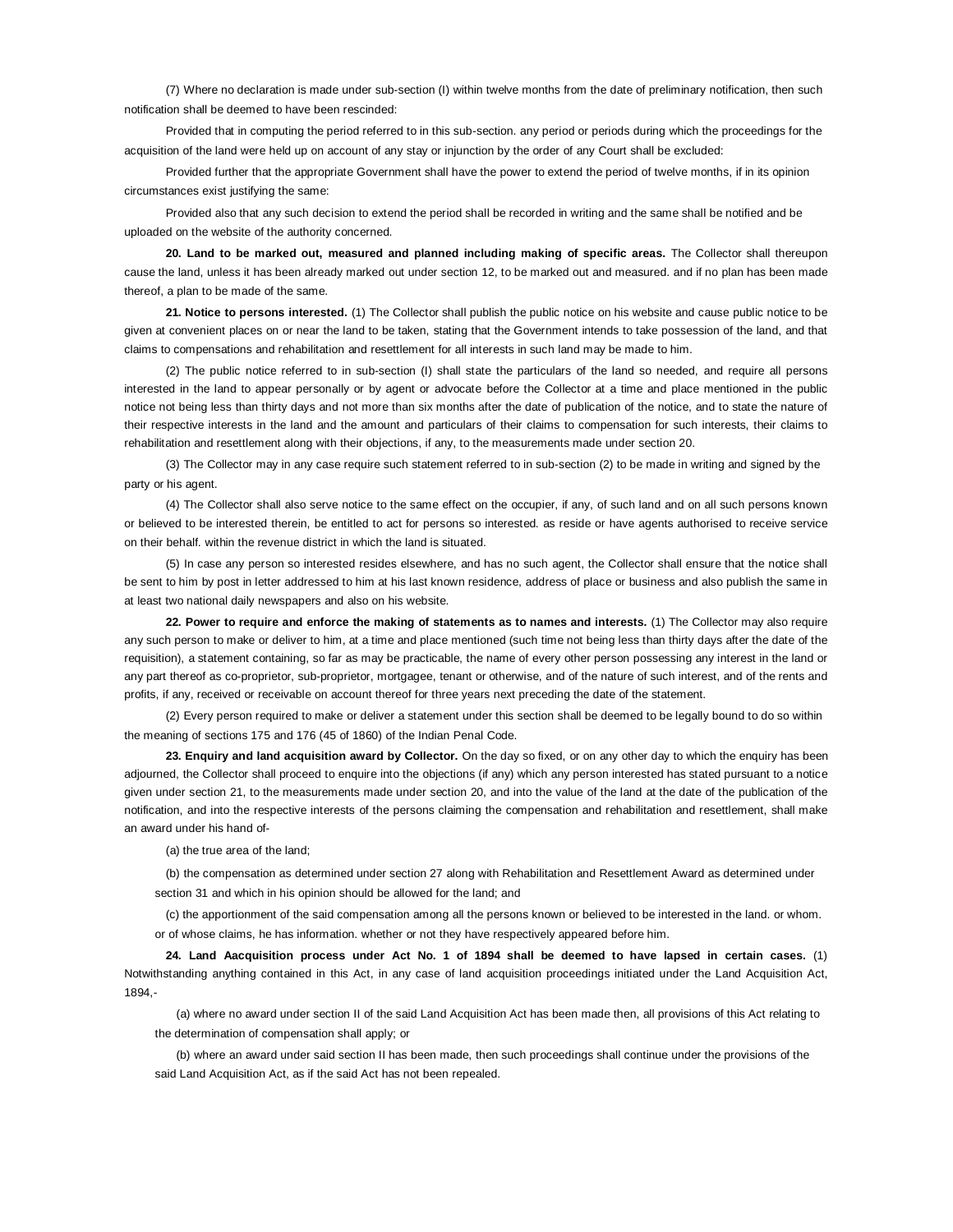(2) Notwithstanding anything contained in sub-section (/), in case of land acquisition proceedings initiated under the Land Acquisition Act. 1894, where an award under the said section 11 has been made five years or more prior to the commencement of this Act but the physical possession of the land has not been taken or the compensation has not been paid the said proceedings shall be deemed to have lapsed and the appropriate Government, if it so chooses, shall initiate the proceedings of such land acquisition afresh in accordance with the provisions of this Act:

Provided that where an award has been made and compensation in respect of a majority of land holdings has not been deposited in the account of the beneficiaries, then, all beneficiaries specified in the notification for acquisition under section 4 of the said Land Acquisition Act, shall be entitled to compensation in accordance with the provisions of this Act.

**25. Period within which an award shall be made.** The Collector shall make an award within a period of twelve months from the dare of publication of the declaration under section 19 and if no award is made within that period, the entire proceedings for the acquisition of the land shall lapse:

Provided that the appropriate Government shall have the power to extend the period of twelve months if in its opinion. circumstances exist justifying the same:

Provided further that any such decision to extend the period shall be recorded in writing and the same shall be notified and be uploaded on the website of the authority concerned

**26. Determinaiton of market value of land by Collector.** (1) The Collector shall adopt the following criteria in assessing and determining the market value of the land, namely:-

(a) the market value, if any, specified in the Indian Stamp Act, 1899 (2 of 1899) for the by Collector. registration of sale deeds or agreements to sell. as the case may be. in the area, where the land is situated; or

(b) the average sale price for similar type of land situated in the nearest village or nearest vicinity area; or

(c) consented amount of compensation as agreed upon under sub-section (2) of section 2 in case of acquisition of lands for private companies or for public private partnership projects, whichever is higher:

Provided that the date for determination of market value shall be the date on which the notification has been issued under section II.

Explanation 1.-The average sale price referred to in clause (b) shall be determined taking into account the sale deeds or the agreements to sell registered for similar type of area in the near village or near vicinity area during immediately preceding three years of the year in which such acquisition of land is proposed to be made.

Explanation 2.-For determining the average sale price referred to in Explanation I, one-half of the.total number of sale deeds or the agreements to sell in which the highest sale price has been mentioned shall be taken into account.

Explanation 3.-While determining the market value under this section and the average sale price referred to in Explanation I or Explanation 2, any price paid as compensation for land acquired under the provisions of this Act on an earlier occasion in the district shall not be taken into consideration

Explanation 4.- While determining the market value under this section and the average sale price referred to in Explanation I or Explanation 2, any price paid, which in the opinion of the Collector is not indicative of actual prevailing market value may be discounted for the purposes of calculating market value.

(2) The market value calculated as per sub-section (I) shall be multiplied by a factor to be specified in the First Schedule.

(3) Where the market value under sub-section (1) or sub-section (2) cannot be determined for the reason that-

(a) the land is situated in such area where the transactions in land are restricted by or under any other law for the time being in force in that area; or

(b) the registered sale deeds or agreements to sell as mentioned in clause.(a) of sub-section (I) for similar land are not available for the immediately preceding three years: or

(c) the market value has not been specified under the Indian Stamp Act, 1899 by (2 of 1899) the appropriate authority,

the State Government concerned shall specify the floor price or minimum price per unit area of the said land based on the price calculated in the manner specified in sub-section (I) in respect of similar types of land situated in the immediate adjoining areas:

Provided that in a case where the Requiring Body offers its shares to the owners of the lands (whose lands have been acquired) as a part compensation, for acquisition of land, such shares in no case shall exceed twenty-five per cent. of the value so calculated under sub-section (I) or sub-section (2) or sub-section (3) as the case may be:

Provided further that the Requiring Body shall in no case compel any owner of the land (whose land has been acquired) to take its shares, the value of which is deductible in the value of the land calculated under sub-section (I): .

Provided also that the Collector shall, before initiation of any land acquisition proceedings in any area, take all necessary steps to revise and update the market value of the land on the basis of the prevalent market rate in that area: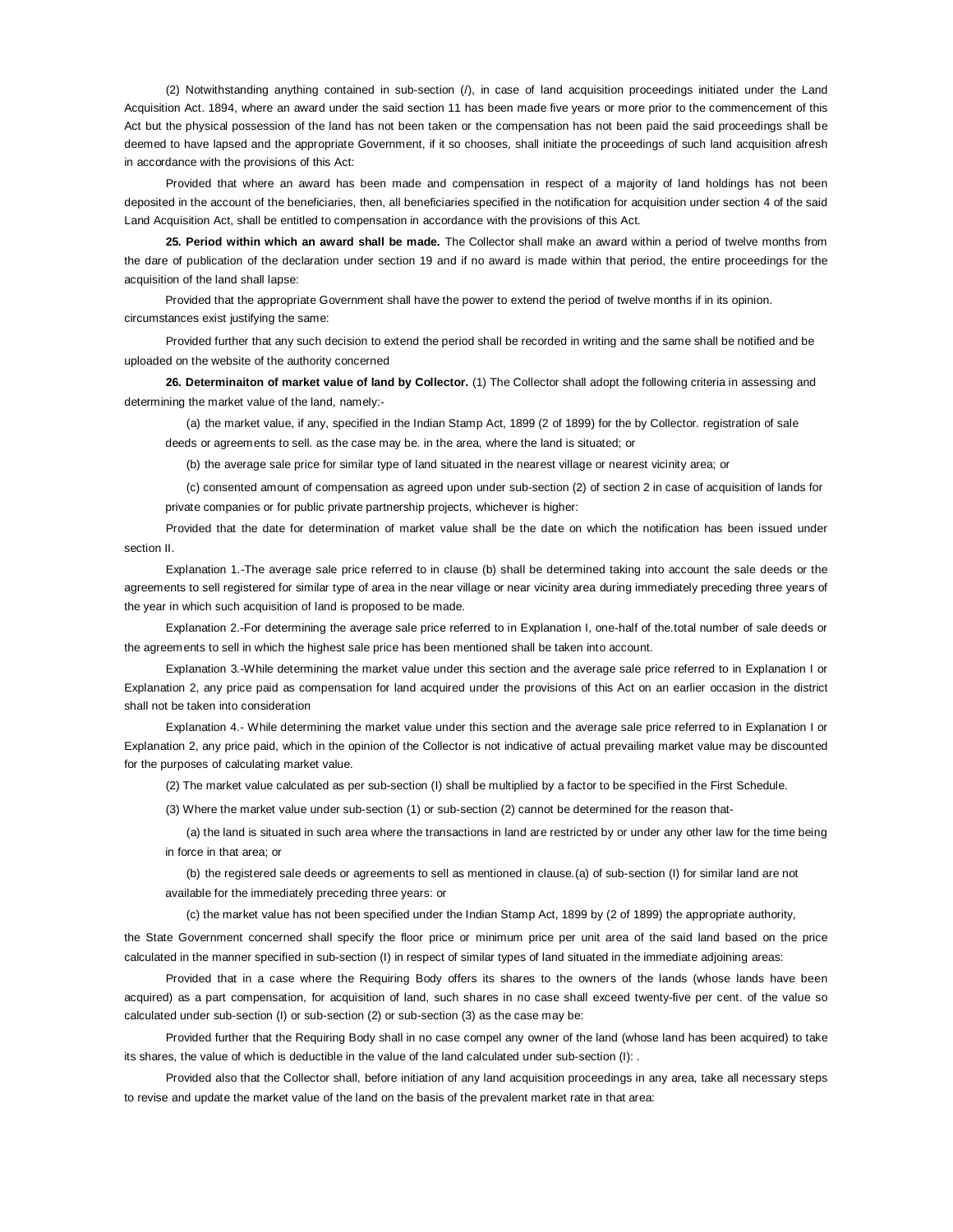Provided also that the appropriate Government shall ensure that the market value determined for acquisition of any land or property of an educational institution established and administered by a religious or linguistic minority shall be such as would not restrict or abrogate the right to establish and administer educational institutions of their choice.

**27. Determination of amount of compensation.** The Collector having determined the market value of the land to be acquired shall calculate the total amount of compensation to be paid to the land owner (whose land has been acquired) by including all assets attached to the land.

**28. Parameters to be considered by Collector in determination of award.** In determining the amount of compensation to be awarded for land acquired under this Act. the Collector shall take into consideration-

firstly, the market value as determined under section 26 and the award amount in accordance with the First and Second Schedules;

secondly, the damage sustained by the person interested. by reason of the taking of any standing crops and trees which may be on the land at the time of the Collector's taking possession thereof;

thirdly, the damage (if any) sustained by the person interested. at the time of the Collector's taking possession of the land. by reason of severing such land from his other land;

fourthly, the damage (if any) sustained by the person interested. at the time of the Collector's taking possession of the land. by reason of the acquisition injuriously affecting his other property, movable or immovable. in any other manner, or his earnings;

fifthly, in consequence of the acquisition of the land by the Collector, the person interested is compelled to change his residence or place of business, the reasonable expenses (if any) incidental to such change;

sixthly, the damage (if any) bonafide resulting from diminution of the profits of the land between the time of the publication of the declaration under section 19 and the time of the Collector's taking possession of the land; and

seventhly, any other ground which may be in the interest of equity, justice and beneficial to the affected families.

**29. Determination of value of things attached to land or building.** (1) The Collector in determining the market value of the building and other immovable property or assets attached to the land or building which are to be acquired, use the services of a competent engineer or any other specialist in the relevant field, as may be considered necessary by him.

(2) The Collector for the purpose of determining the value of trees and plants attached to the land acquired, use the services of experienced persons in the field of agriculture, forestry. horticulture, sericulture, or any other field. as may be considered necessary by him.

(3) The Collector for the purpose of assessing the value of the standing crops damaged during the process of land acquisition. may use the services of experienced persons in the field of agriculture as may be considered necessary by him.

**30. Award of solatium.** (1) The Collector having determined the total compensation to be paid, shall, to arrive at the final award, impose a "Solatium" amount equivalent to one hundred per cent. of the compensation amount.

Explanation.-For the removal of doubts it is hereby declared that solatium amount shall be in addition to the compensation payable to any person whose land has been acquired.

(2) The Collector shall issue individual awards detailing the particulars of compensation payable and the details of payment of the compensation as specified in the First Schedule.

(3) In addition to the market value of the land provided under section 26, the Collector shall. in every case, award an amount calculated at the rate of twelve per cent. per annum on such market value for the period commencing on and from the date of the publication of the notification of the Social Impact Assessment study under sub-section (2) of section 4, in respect of such land, till the date of the award of the Collector or the date of taking possession of the land. whichever is earlier

#### **CHAPTER V**

## **REHABILITATION AND RESETTLEMENT AWARD**

**31. Rehabilitation and Resettlement Award for affected families by Collector.** (1) The Collector shall pass Rehabilitation and Resettlement Awards for each affected family in terms of the entitlements provided in the Second Schedule.

(2) The Rehabilitation and Resettlement Award shall include all of the following, namely:-

- (a) rehabilitation and resettlement amount payable to the family;
- (b) bank account number of the person to which the rehabilitation and resettlement award amount is to be transferred;
- (c) particulars of house site and house to be allotted, in case of displaced families;
- (d) particulars of land allotted to the displaced families;
- (e) particulars of one time subsistence allowance and transportation allowance in case of displaced families;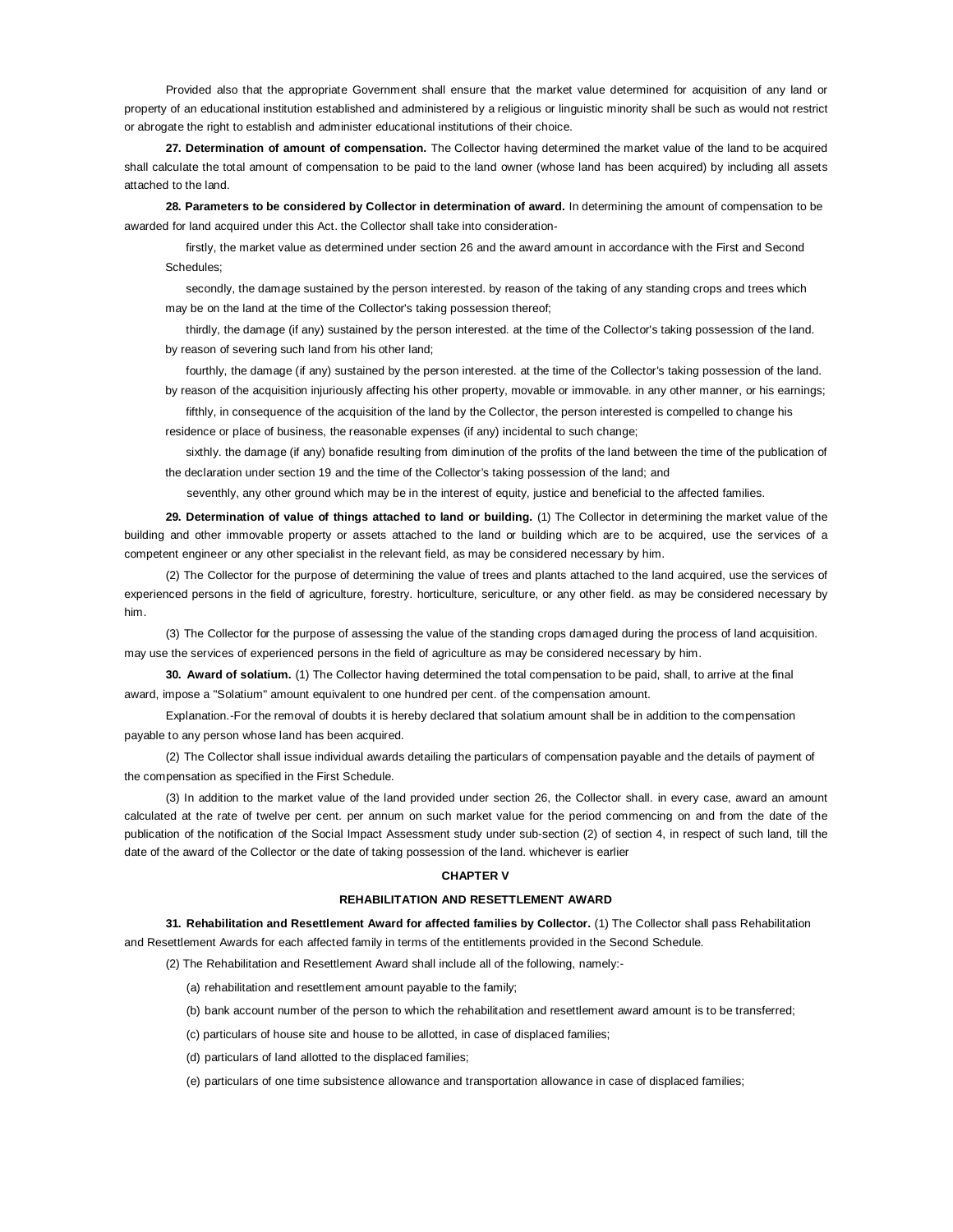(f) particulars of payment for cattle shed and petty shops;

(g) particulars of one-time amount to artisans and small traders;

(h) details of mandatory employment to be provided to the members of the affected families;

(i) particulars of any fishing rights that may be involved;

(j) particulars of annuity and other entitlements to be provided;

(k) particulars of special provisions for the Scheduled Castes and the Scheduled Tribes to be provided:

Provided that in case any of the matters specified under clauses (a) to (k) are not applicable to any affected family the same shall be indicated as "not applicable":

Provided further that the appropriate Government may, by notification increase the rate of rehabilitation and resettlement amount payable to the affected families, taking into account the rise in the price index.

**32. Provision of infrastructural amenities in resettlement area.** In every resettlement area as defined under this Act, the Collector shall ensure the provision of all infrastructural facilities and basic minimum amenities specified in the Third Schedule.

**33. Corrections to awards by Collector.** (1) The Collector may at any time. but not later than six months from the date of award or where he has been required under the provisions of this Act to make a reference to the Authority under section 64, before the making of such reference, by order, correct any clerical or arithmetical mistakes in either of the awards or errors arising therein either on his own motion or on the application of any person interested or local authority:

Provided that no correction which is likely to affect prejudicially any person shall be made unless such person has been given a reasonable opporturnity of making representation in the matter.

(2) The Collector shall give immediate notice of any correction made in the award so corrected to all the persons interested.

(3) Where any excess amount is proved to have been paid to any person as a result of the correction made under sub-section (1) the excess amount so paid shall be liable to be refunded and in the case of any default or refusal to pay, the same may be recovered. as prescribed by the appropriate Government.

**34. Adjournment of enquiry.** The Collector may, for any cause he thinks fit, from time to time adjourn the enquiry to a day to be fixed by him.

**35. Power to summon and enforce attendance of witnesses and production of documents.** For the purpose of enquiries under this Act, the Collector shall have powers to summon and enforce the attendance of witnesses, including the parties interested of any of them, and to compel the production of documents by the same means, and (so far as may be) in the same manner as is provided in the case of a Civil Court under the Code of Civil Procedure, 1908 (5 of 1908)

**36. Power to call for records etc.** The appropriate Government may at any time before the award is made by the Collector under section 30 call for any record of any proceedings (whether by way of inquiry or otherwise) for the purpose of satisfying itself as to the legality or propriety of any findings or order passed or as to the regularity of such proceedings and may pass such order or issue such direction in relation thereto as it may think fit:

Provided that the appropriate Government shall not pass or issue any order or direction prejudicial to any person without affording such person a reasonable opportunity of being heard.

**37. Awards of Collector when to be final.** (1) The Awards shall be filed in the Collector's office and shall, except as hereinafter provided, be final and conclusive evidence, as between the Collector and the persons interested, whether they have respectively appeared before the Collector or not, of the true area and market value of the land and the assets attached thereto solatium so determined and the apportionment of the compensation among the persons interested.

(2) The Collector shall give immediate notice of his awards to such of the persons interested who are not present personally or through their representatives when the awards are made.

(3) The Collector shall keep open to the public and display a summary of the entire proceedings undertaken in a case of acquisition of land including the amount of compensation awarded to each individual along with details of the land finally acquired under this Act on the website created for this purpose.

**38. Power to take possession of land to be acquired.** (1) The Collector shall take possession of land after ensuring that full payment of compensation as well as rehabilitation and resettlement entitlements are paid or tendered to the entitled persons within a period of three months for the compensation and a period of six months for the monetary part of rehabilitation and resettlement entitlements listed in the Second Schedule commencing from the date of the award made under section 30:

Provided that the components of the Rehabilitation and Resettlement Package in the Second and Third Schedules that relate to infrastructural entitlements shall be provided within a period of eighteen months from the date of the award:

Provided further that in case of acquisition of land for irrigation or hydel project, being a public purpose, the rehabilitation and resettlement shall be completed six months prior to submergence of the lands acquired.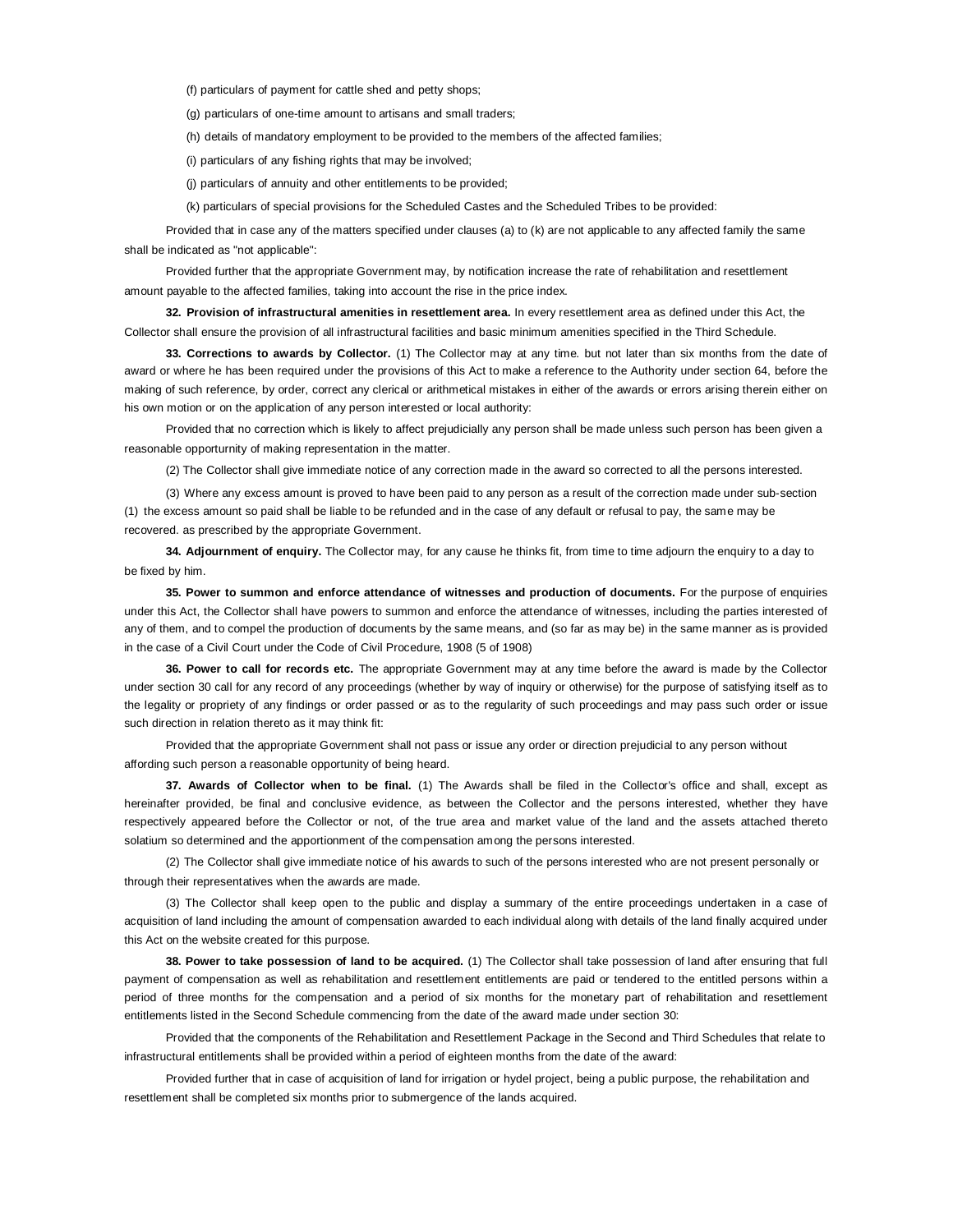(2) The Collector shall be responsible for ensuring that the rehabilitation and resettlement process is completed in all its aspects before displacing the affected families.

**39. Additional compensation in case of multiple displacements.** The Collector shall, as far as possible, not displace any family which has already been displaced by the appropriate Government for the purpose of acquisition under the provisions of this Act, and if so displaced, shall pay an additional compensation equivalent to that of the compensation determined under this Act for the second or successive displacements.

**40. Special powers in case of urgency to acquire land in certain cases.** (1) In cases of urgency. whenever the appropriate Government so directs, the Collector, though no such award has been made. may, on the expiration of thirty days from the publication of the notice mentioned in section 21, take possession of any land needed for a public purpose and such land shall thereupon vest absolutely in the Government, free from all encumbrances.

(2) The powers of the appropriate Government under sub-section (1) shall be restricted to the minimum area required for the defence of India or national security or for any emergencies arising out of natural calamities or any other emergency with the approval of Parliament:

Provided that the Collector shall not take possession of any building or part of a building under this sub-section without giving to the occupier thereof at least forty-eight hours notice of his intention to do so or such longer notice as may be reasonably sufficient to enable such occupier to remove his movable property from such building without unnecessary inconvenience.

(3) Before taking possession of any land under sub-section (1) or sub-section (2), the Collector shall tender payment of eighty per cent. of the compensation for such land as estimated by him to the person interested entitled thereto.

(4) In the case of any land to which in the opinion of the appropriate Government, the provisions of sub-section (I), sub-section (2) or sub-section (3) are applicable, the appropriate Government may direct that any or all of the provisions of Chapter II to Chapter VI shall not apply, and, if it does so direct a declaration may be made under section 19 in respect of the land at any time after the date of the publication of the preliminary notification under sub-section (I) of section 11.

(5) An additional compensation of seventy-five per cent. of the total compensation as determined under section 27, shall be paid by the Collector in respect of land and property for acquisition of which proceedings have been initiated under Sub-section (1) of this section:

Provided that no additional compensation will be required to be paid in case the project is one that affects the sovereignty and integrity of India, the security and strategic interests of the State or relations with foreign States.

**41. Special provisions for Scheduled Castes and Scheduled Tribes.** (1) As far as possible, no acquisition of land shall be made in the Scheduled Areas.

(2) Where such acquisition does take place it shall be done only as a demonstrable last resort.

(3) In case of acquisition or alienation of any land in the Scheduled Areas. the prior consent of the concerned Gram Sabha or the Panchayats or the autonomous District Councils, at the appropriate level in Scheduled Areas under the Fifth Schedule to the Constitution, as the case may be, shall be obtained. in all cases of land acquisition in such areas, including acquisition in case of urgency, before issue of a notification under this Act, or any other Central Act or a State Act for the time being in force:

Provided that the consent of the Panchayats or the Autonomous Districts Councils shall be obtained in cases where the Gram Sabha does not exist or has not been constituted.

(4) In case of a project involving land acquisition on behalf of a Requiring Body which involves involuntary displacement of the Scheduled Castes or the Scheduled Tribes families, a Development Plan shall be prepared, in such form as may be prescribed. laying down the details of procedure for settling land rights due, bur not settled and restoring titles of the Scheduled Tribes as well as the Scheduled Castes on the alienated land by undertaking a special drive together with land acquisition.

(5) The Development Plan shall also contain a programme for development of alternate fuel, fodder and non-timber forest produce resources on non-forest lands within a period of five years. sufficient to meet the requirements of tribal communities as well as the Scheduled Castes.

(6) In case of land being acquired from members of the Scheduled Castes or the Scheduled Tribes, at least one-third of the compensation amount due shall be paid to the affected families initially as first instalment and the rest shall be paid after taking over of the possession of the land.

(7) The affected families of the Scheduled Tribes shall be resettled preferably in the same Scheduled Area in a compact block so that they can retain their ethnic, linguistic and cultural identity.

(8) The resettlement areas predominantly inhabited by the Scheduled Castes and the Scheduled Tribes shall get land, to such extent as may be decided by the appropriate Government free of cost for community and social gatherings.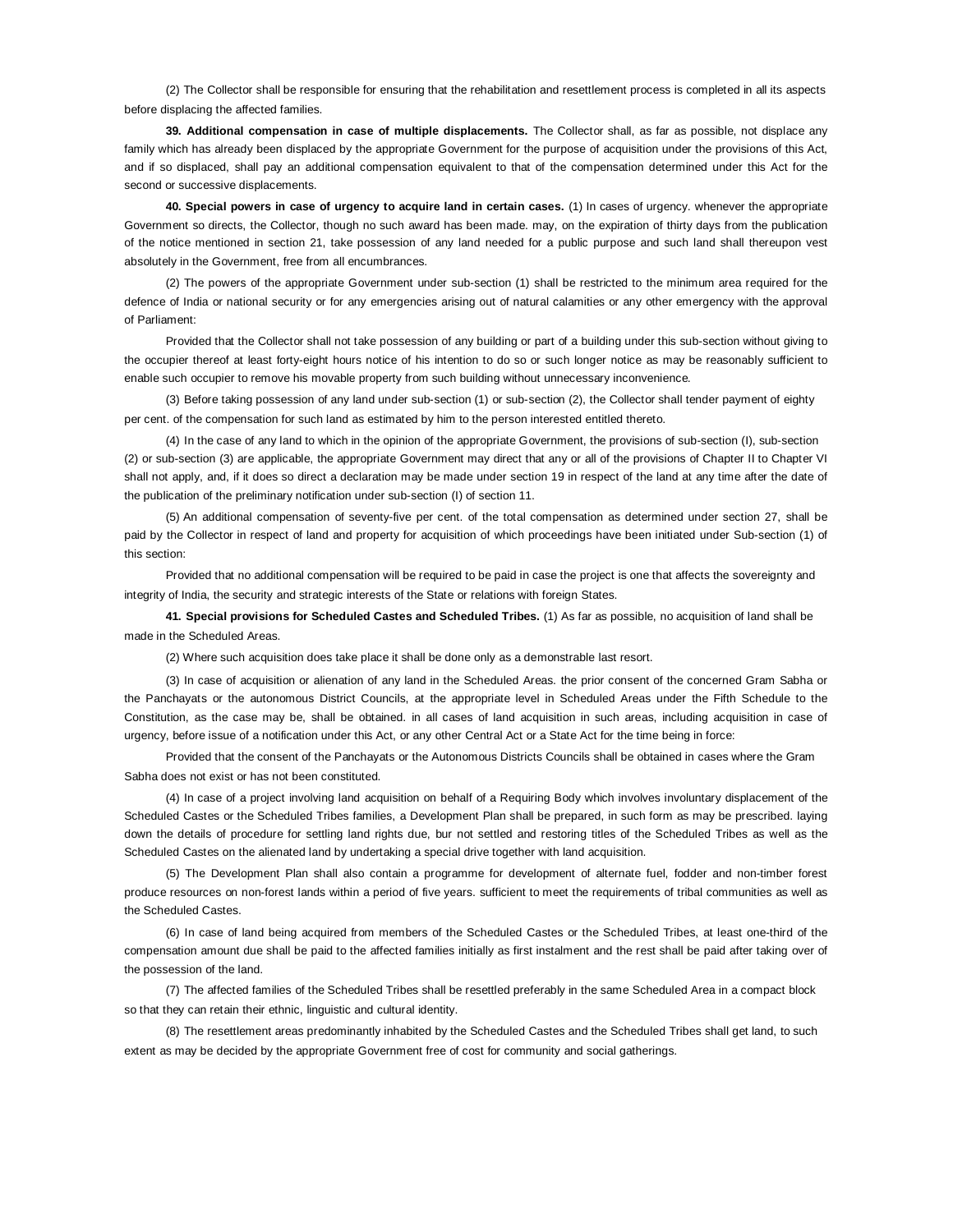(9) Any alienation of tribal lands or lands belonging to members of the Scheduled Castes in disregard of the laws and regulations for the time being in force shall be treated as null and void, and in the case of acquisition of such lands, the rehabilitation and resettlement benefits shall be made available to the original tribal land owners or land owners belonging to the Scheduled Castes.

(10) The affected Scheduled Tribes. other traditional forest dwellers and the Scheduled Castes having fishing rights in a river or pond or dam in the affected area shall be given fishing rights in the reservoir area of the irrigation or hydel projects.

(11) Where the affected families belonging to the Scheduled Castes and the Scheduled Tribes are relocated outside of the district. then, they shall be paid an additional twenty-five per cent. rehabilitation and resettlement benefits to which they are entitled in monetary terms along with a one-time entitlement of fifty thousand rupees.

**42. Reservation and other benefits.** (1) All benefits, including the reservation benefits available to the Scheduled Tribes and the Scheduled Castes in the affected areas shall continue in the resettlement area.

(2) Whenever the affected families belonging to the Scheduled Tribes who are residing in the Scheduled Areas referred to in the Fifth Schedule or the tribal areas referred to in the Sixth Schedule to the Constitution are relocated outside those areas, than, all the statutory safeguards. entitlements and benefits being enjoyed by them under this Act shall be extended to the area to which they are resettled regardless of whether the resettlment area is a Scheduled Area referred to in the said Fifth Schedule. or a tribal area referred to in the said Sixth Schedule. or not.

(3) Where the community rights have been settled under the provisions of the Scheduled Tribes and Other Traditional Forest Dwellers (Recognition of Forest Rights) Act, 2006. (2 of 2007) the same shall be quantified in monetary amount and be paid to the individual concerned who has been displaced due to the acquisition of land in proportion with his share in such community rights

## **CHAPTER V**

#### **PROCEDURE AND MANNER OF REHABILITATION AND RESETTLEMENT**

**43. Appointment of Administrator.** (1) Where the appropriate Government is satisfied that there is likely to be involuntary displacement of persons due to acquisition of land, then, the State Government shall by notification. appoint in respect of that project, an officer not below the rank of Joint Collector or Additional Collector or Deputy Collector or equivalent official of Revenue Department to be the Administrator for Rehabilitation and Resettlement.

(2) The Administrator shall, with a view to enable him to function efficiently and to meet the special time-frame, be provided with such powers, duties and responsibilities as may be prescribed by the appropriate Government and provided with office infrastructure and be assisted by such officers and employees who shall be subordinate to him as the appropriate Government may decide.

(3) Subject to the superintendence, directions and control of the appropriate Government and the Commissioner for Rehabilitation and Resettlement, the formulation, execution and monitoring of the Rehabilitation and Resettlement Scheme shall vest in the Administrator.

**44. Commissioner for rehabilitation and resettlement.** (1) The State Government shall appoint an officer of the rank of Commissioner or Secretary of that Government for rehabilitation and resettlement of affected families under this Act, to be called the Commissioner for Rehabilitation and Resettlement.

(2) The Commissioner shall be responsible for supervising the formulation of rehabilitation and resettlement schemes or plans and proper implementation of such schemes or plans.

(3) The Commissioner shall be responsible for the post-implementation social audit in consultation with the Gram Sabha in rural areas and municipality in urban areas.

**45. Rehabilitation and resettlement committee at project level.** (1) Where land proposed to be acquired is equal to or more than one hundred acres, the appropriate Government shall constitute a Committee under the chairmanship of the Collector to be called the Rehabilitation and Resettlement Committee, to monitor and review the progress of implementation of the Rehabilitation and Resettlement scheme and to carry out post-implementation social audits in consultation with the Gram Sabha in rural areas and municipality in urban areas.

(2) The Rehabilitation and Resettlement Committee shall include, apart from officers of the appropriate Government, the following members, namely:-

(a) a representative of women residing in the affected area;

(b) a representative each of the Scheduled Castes and the Scheduled Tribes residing in the affected area;

(c) a representative of a voluntary organisation working in the area;

(d) a representative of a nationalised bank;

(e) the Land Acquisition Officer of the project;

(f) the Chairpersons of the panchayats or municipalities located in the affected area or their nominees;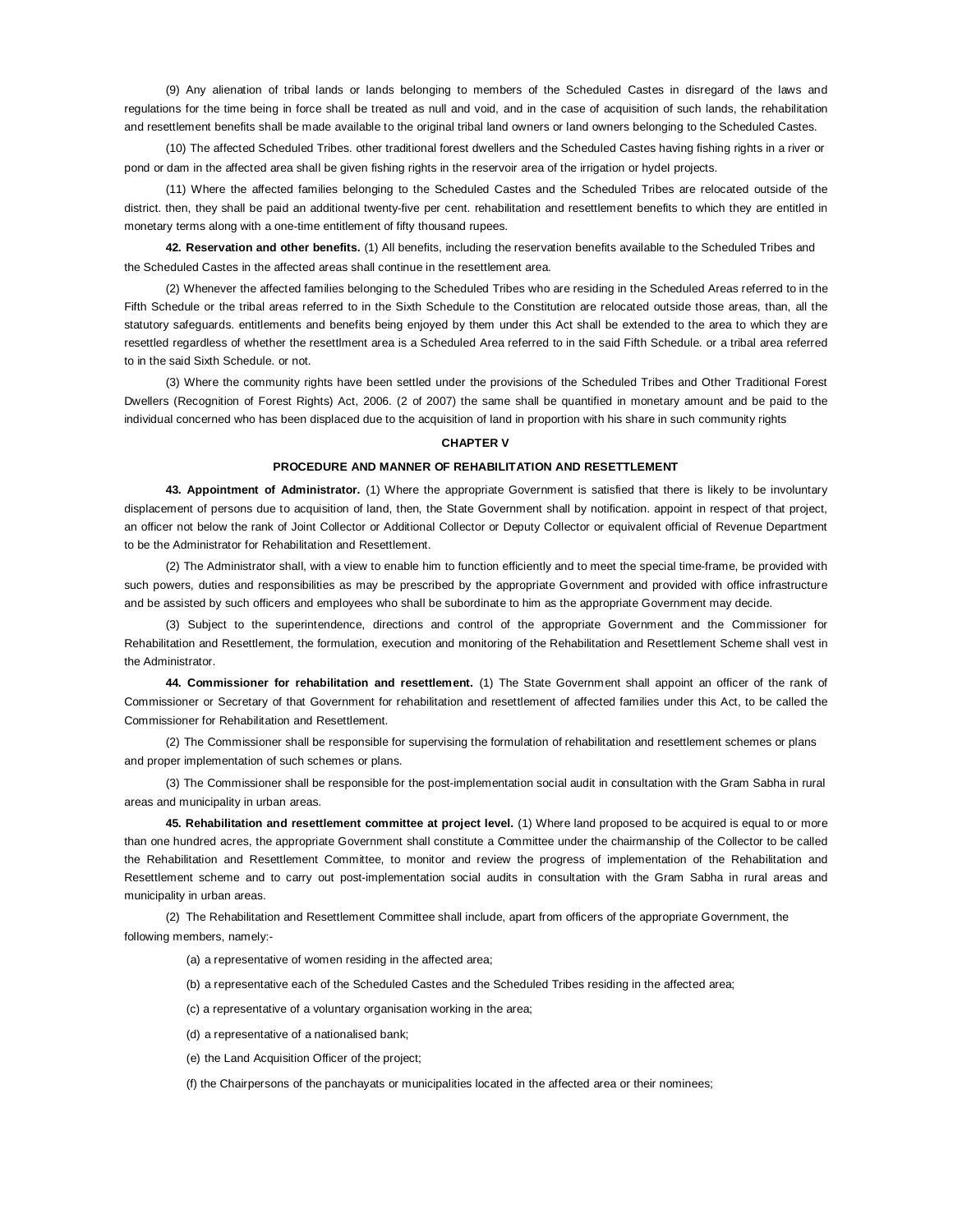(g) the Chairperson of the District Planning Committee or his nominee;

(h) the Member of Parliament and Member of the Legislative Assembly of the concerned area or their nominees;

(i) a representative of the Requiring Body; and

(j) Administrator for Rehabilitation and Resettlement as the Member-Convenor.

(3) The procedure regulating the discharge of the process given in this section and other matters connected thereto of the Rehabilitation and Resettlement Committee shall be such as may be prescribed by the appropriate Government.

**46. Provisions relating to rehabilitation and resettlement to apply in case of certain persons other than specified persons.** (1) Where any person other than a specified person is purchasing land through private negotiations for an area equal to or more than such limits, as may be notified by the appropriate Government, considering the relevant State specific factors and circumstances, for which the payment of Rehabilitation and Resettlement Costs under this Act is required, he shall file an application with the District Collector notifying him of-

(a) intent to purchase;

(b) purpose for which such purchase is being made;

(c) particulars of lands to be purchased.

(2) It shall be the duty of the Collector to refer the matter to the Commissioner for the satisfaction of all relevant provisions under this Act related to rehabilitation and resettlement.

(3) Based upon the Rehabilitation and Resettlement Scheme approved by the Commissioner as per the provisions of this Act, the Collector shall pass individual awards covering Rehabilitation and Resettlement entitlements as per the provisions of this Act.

(4) No land use change shall be permitted if rehabilitation and resettlement is not complied with in full.

(5) Any purchase of land by a person other than specified persons without complying with the provisions of Rehabilitation and Resettlement Scheme shall be void ab initio:

Provided that the appropriate Government may provide for rehabilitation and resettlement provisions on sale or purchase of land in its State and shall also fix the limits or ceiling for the said purpose.

(6) I f any land has been purchased through private negotiations by a person on or after the 5th day of September. 2011. which is more than such limits referred to in sub-section (I) and. if the same land is acquired within three years from the date of commencement of this Act, then, forty per cent. of the compensation paid for such land acquired shall be shared with the original land owners.

Explanation.-For the purpose of this section, the expression-

(a) "original land owner" refers to the owner of the land as on the 5th day of September, 2011 ;

(b) "specified persons" includes any person other than-

(i) appropriate Government;

(ii) Government company;

(iii) association of persons or trust or society as registered under the Societies Registration Act. 1860, (21 of 1860) wholly or partially aided by the appropriate Government or controlled by the appropriate Government.

**47. Quantification and deposit of rehabilitation and resettlement amount.** (1) Where the Collector is of the view that the obligations of the Requiring Body with regard to rehabilitation and resettlement can be quantified into monetary amount, he shall allow the payment of such amount into an account in complete satisfaction of such obi igations, which shall be administered by the Administrator appointed under section 43. under the supervision of the Collector.

#### **CHAPTER VII**

#### **NATIONAL MONITORING COMMITTEE FOR REHABILITATION AND RESETTLEMENT**

**48. Establishment of National Monitoring Committee for rehabilitation and resettlement.** (1) The Central Government may, whenever necessary, for national or inter-State projects, constitute a National Monitoring Committee for reviewing and monitoring the implementation of rehabilitation and resettlement schemes or plans under this Act.

(2) The Committee may, besides having representation of the concerned Ministries and Departments of the Central and State Governments, associate with it eminent experts from the relevant fields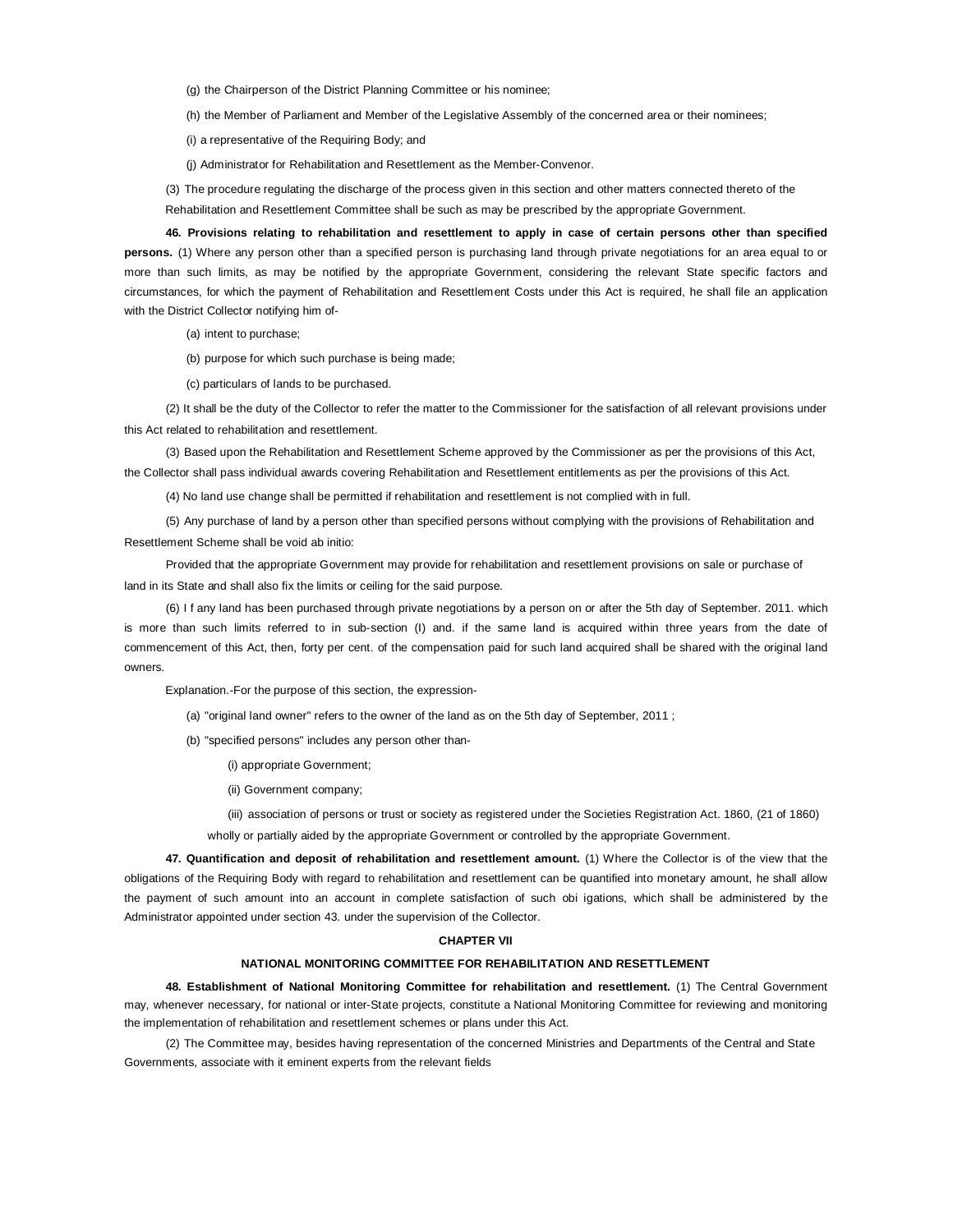(3) The procedures to be followed by the Committee and the allowances payable to the experts shall be such as may be prescribed.

(4) The Central Government shall provide officers and other employeesto the Committee necessary for its efficient functioning.

**49. Reporting requirements.** The States and Union territories shall provide all the relevant information on the matters covered under this Act, to the National Monitoring Committee in a regular and timely manner, and also as and when required.

**50. Establishment of State Monitoring Committee for rehabilitation and resettlement.** (1) The State Government shall constitute a State Monitoring Committee for reviewing and monitoring the implementation of rehabilitation and resettlement schemes or plans under this Act.

(2) The Committee may. besides having representatives of the concerned Ministries and Departments of the State Government, associate with it eminent experts from the relevant fields.

(3) The procedures to be followed by the Committee and the allowances payable to the experts shall be such as may be prescribed by the State.

(4) The State Government shall provide such officers and other employees to the Committee as may be necessary for its efficient functioning.

## **CHAPTER VIII**

## **ESTABLISHMENT OF LAND ACQUISITION REHABILITATION AND RESETTLEMENT AUTHORITY**

**51. Establishment of Land Acquisition. Rehabilitation and Resettlement Autority.** (1) The appropriate Government shall, for the purpose of providing speedy disposal of disputes relating to land acquisition. compensation, rehabilitation and resettlement, establish, by notification. one or more Authorities to be known as "the Land Acquisition, Rehabilitation and Resettlement Authority" to exercise jurisdiction powers and authority conferred on it by or under this Act.

(2) The appropriate Government shall also specify in the notification referred to in sub-section (I) the areas within which the Authority may exercise jurisdiction for entertaining and deciding the references made to it under section 64 or applications made by the applicant under second proviso to sub-section (l) of section 64.

**52. Composition of Authority.** (1) The Authority shall consist of one person only (hereinafter referred to as the Presiding Officer) to be appointed. by notification, by the appropriate Government.

(2) Notwithstand isg anything contained in sub-section (I). the appropriate Government may authorise the Presiding Officer of one Authority to discharge also the functions of the Presiding Officer of another Authority.

**53. Qualifications for appointment as Presiding Officer.** (1) A person shall not be qualified for appointment as the Presiding Officer of an Authority unless.-

(a) he is or has been a District Judge; or

(b) he is a qualified legal practitioner for not less than seven years.

(2) A Presiding Officer shall be appointed by the appropriate Government in consultation with the Chief Justice of a High Court in whose jurisdiction the Authority is proposed to be established.

**54. Terms of office of Presiding Officer.** The Presiding Officer of an Authority shall hold office for a term of three years from the date on which he enters upon his office or until he attains the age of sixty-five years, whichever is earlier.

**55. Staff of Authority.** (1) The appropriate Government shall provide the Authority with a Registrar and such other officers and emp!oyees as that Government may think fit.

(2) The Registrar and other officers and employees of an Authority shall discharge their functions under the general superintendence of the Presiding Officer.

(3) The salaries and allowances and other conditions of service of the Registrar and other officers and employees of an Authority shall be such as may be prescribed.

**56. Salary and allowances and other terms and conditions of service of Presiding Officers.** The salary and allowances payable to and the other terms and conditions of service (including pension, gratuity and other retirement benefits) of the Presiding Officer of an Authority, shall be such as may be prescribed:

Provided that neither the salary and allowances nor the other terms and conditions of service of the said Presiding Officers shall be varied to their disadvantage after appointment.

**57. Filling up of vacancies.** If, for any reason other than temporary absence, any vacancy occurs in the office of the Presiding Officer of an Authority then the appropriate Government shall appoint another person in accordance with the provisions of this Act to fill the vacancy and the proceedings may be continued before the Authority from the stage at which the vacancy is filled.

**58. Resignation and removal.** (1) The Presiding Officer of an Authority may, by notice in writing under his hand addressed to the appropriate Government, resign his office: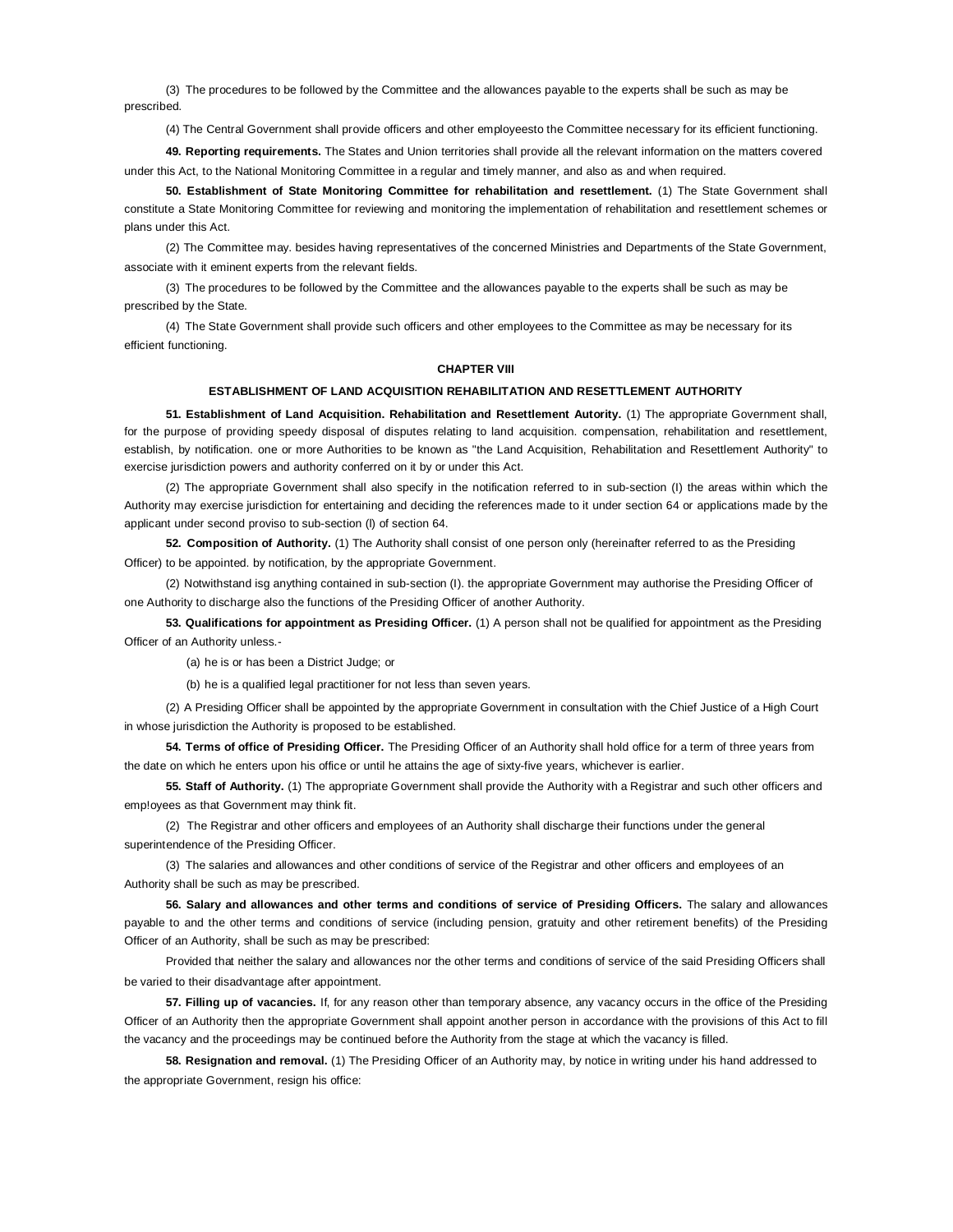Provided that the Presiding Officer shall, unless he is permitted by the appropriate Government to relinquish his office sooner. continue to hold office until the expiry of three months from the date of receipt of such notice or until a person duly appointed as his successor enters upon his office or until the expiry of his term of office, whichever is earlier.

(2) The Presiding Officer of an Authority shall not be removed from his office except by an order made by the appropriate Government on the ground of proven misbehaviour or incapacity after inquiry in the case of the Presiding Officer of an Authority made by a Judge of a High Court in which the Presiding Officer concerned has been informed of the charges against him and given a reasonable opportunity of being heard in respect of these charges.

(3) The appropriate Government may, by rules, regulate the procedure for the investigation of misbehaviour or incapacity of the aforesaid Presiding Officer.

**59. Orders constituting Authority to be final and not to invalidate its proceedings.** No order of the appropriate Government appointing any person as the Presiding Officer of an Authority shall be called in question in any manner, and no act or proceeding before an Authority shall be called in question in any manner on the ground merely of any defect in the constitution of an Authority.

**60. Powers of Authority and procedure before it.** (1) The Authority shall, for the purposes of its functions under this Act, shall have the same powers as are vested in a civil court under the Code of Civil Procedure, 1908 (5 of 1908) in respect of the following matters, namely:-

(a) summoning and enforcing the attendance of any person and examining him on oath;

- (b) discovery and production of any document or other material object producible as evidence;
- (c) receiving evidence on affidavits;
- (d) requisitioning of any public record;
- (e) issuing commission for the examination of witnesses;
- (f) reviewing its decisions, directions and orders;
- (g) any other matter which may be prescribed.

(2) The Authority shall have original jurisdiction to adjudicate upon every reference made to it under section 64.

(3) The Authority shall not be bound by the procedure laid down in the Code of Civil Procedure, 1908 (5 of 1908) but shall be guided by the principles of natural justice and subject to the other provisions ofthis Act and of any rules made thereunder, the Authority shall have the power to regulate its own procedure.

(4) The Authority shall, after receiving reference under section 64 and after giving notice of such reference to all the parties concerned and after affording opportunity of hearing to all parties, dispose of such reference within a period of six months from the date of receipt of such reference and make an award accordingly.

(5) The Authority shall arrange to deliver copies of the award to the parties concerned within a period of fifteen days from the dare of such award.

**61. Proceedings before Authority to be judicial proceedings.** All proceedings before the Authority shall be deemed to be judicial proceedings within the meaning of sections 193 and 228 (45 of 1860) of the Indian Penal Code and the Authority shall be deemed to be a civil court for the purposes of sections 345 and 346 of the Code of Criminal Procedure, 1973. (2 of 1974)

**62. Members and officers of Authority to be public servants.** The Member and officers of the Authority shall be deemed to be public servants within the meaning of section 21 ofthe Indian Penal Code. (45 of 1860)

**63. Jurisdiction of civil courts barred.** No civil court (other than High Court under article 226 or article 227 of the Constitution or the Supreme Court) shall have jurisdiction to entertain any dispute relating to land acquisition in respect of which the Collector or the Authority is empowered by or under this Act, and no injunction shall be granted by any court in respect of any such matter.

**64. Reference to Authority.** (1) Any person interested who has not accepted the award may, by written appl ication to the Collector, require that the matter be referred by the Collector for the determination of the Authority, as the case may be whether his objection be to the measurement of the land, the amount of the compensation, the person to whom it is payable, the rights of Rehabilitation and Resettlement under Chapters V and VI or the apportionment of the compensation among the persons interested:

Provided that the Collector shall. within a period of thirty days from the date of receipt of application, make a reference to the appropriate Authority:

Provided further that where the Collector fails to make such reference within the period so specified, the applicant may apply to the Authority, as the case may be, requesting it to direct the Collector to make the reference to it within a period of thirty days.

(2) The application shall state the grounds on which objection to the award is taken:

Provided that every such application shall be made-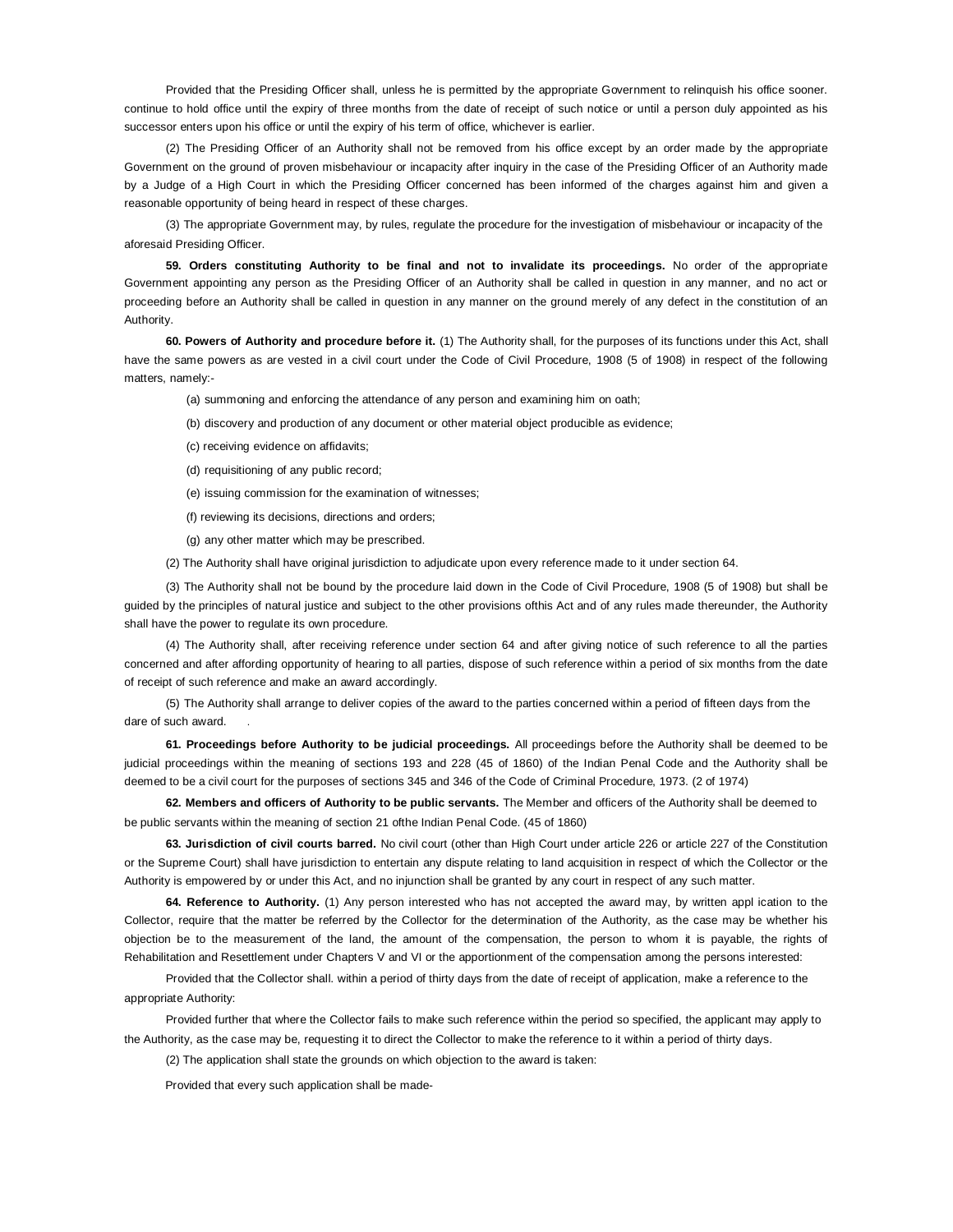(a) if the person making it was present or represented before the Collector at the time when he made his award, within six weeks from the date of the Collector's award;

(b) in other cases, within six weeks of the receipt of the notice from the Collector under section 21, or within six months from the date of the Collector's award whichever period shall first expire:

Provided further that the Collector may entertain an application after the expiry of the said period, within a further period of one year, if he is satisfied that there was sufficient cause for not fil ing it within the period specified in the first proviso.

**65. Collector's statement to Authority.** (1) In making the reference. the Collector shall state for the information of the Authority, in writing under his hand-

(a) the situation and extent of the land, with particulars of any trees, buildings or standing crops thereon;

(b) the names of the persons whom he has reason to think interested in such land;

(c) the amount awarded for damages and paid or tendered under section 13, and the amount of compensation awarded under the provisions of this Act;

(d) the amount paid or deposited under any other provisions of th is Act; and

(e) if the objection be to the amount of the compensation, the grounds on which the amount of compensation was determined.

(2) The statement under sub-section U) shall be attached a schedule giving the particulars of the notices served upon, and of the statements in writing made or delivered by the persons interested respectively.

**66. Service of notice by Authority.** The Authority shall thereupon cause a notice specifying the day on which the Authority will proceed to determine the objection, and directing their appearance before the Authority on that day, to be served on the following persons, namely:-

(a) the applicant;

(b) all persons interested in the objection, except such (if any) of them as have consented without protest to receive payment of the compensation awarded; and

(c) if the objection is in regard to the area of the land or to the amount of the compensation. the Collector.

**67. Restriction on scope of proceedings.** The scope of the enquiry in every such proceeding shall be restricted to a consideration of the interest of the persons affected by the objection.

**68. Proceedings to be in public.** Every such proceeding shall take place in public, and all persons entitled to practice in any Civil Court in the State shall be entitled to appear, plead and act (as the case may be) in such proceeding.

**69. Determination of award by Authority.** (1) In determining the amount of compensation to be awarded for land acquired including the Rehabilitation and Resettlement entitlements, the Authority shall take into consideration whether the Collector has followed the parameters set out under section 26 to section 30 and the provisions under Chapter V of this Act.

(2) In addition to the market value of the land, as above provided, the Authority shall in every case award an amount calculated at the rate of twelve per cent. per annum on such market value for the period commencing on and from the date of the publication of the preliminary notification under section 11 in respect of such land to the date of the award of the Collector or the date of taking possession ofthe land, whichever is earlier.

Explanation: In computing the period referred to in this sub-section, any period or periods during which the proceedings for the acquisition ofthe land were held up on account of any stay or injunction by the order of any Court shall be excluded.

(3) In addition to the market value of the land as. above provided, the Authority shall in every case award a solatium of one hundred per cent. over the total compensation amount.

**70. Form of award.** (1) Every award under this Chapter shall be in writing signed by the Presiding Form of Officer of the Authority. and shall specify the amount awarded under clause firsr of section award. 28, and also the amounts (if any) respectively awarded under each of the other clauses of the same sub-section, together with the grounds of awarding each of the said amounts.

(2) Every such award shall be deemed to be a decree and the statement of the grounds of every such award ajudgment within the meaning of clause (2), and clause (9) of respectively, of section 2 of the Code of Civil Procedure, 1908. (5 of 1908)

**71. Costs.** (1) Every such award shall also state the amount of costs incurred in the proceeding under this Chapter, and by what persons and in what proportions they are to be paid.

(2) When the award of the Collector is nor upheld, the cost shall ordinarily be paid by the Collector, unless the Authority concerned is of the opinion that the claim ofthe applicant was so extravagant or that he was so negligent in putting his case before the Collector that some deduction from his costs should be made or that he should pay a part of the Collector's costs.

**72. Collector may be directed to pay interest on excess compensation.** If the sum which in the opinion of the Authority concerned, the Collector ought to have awarded as compensation is in excess of the sum which the Collector did award as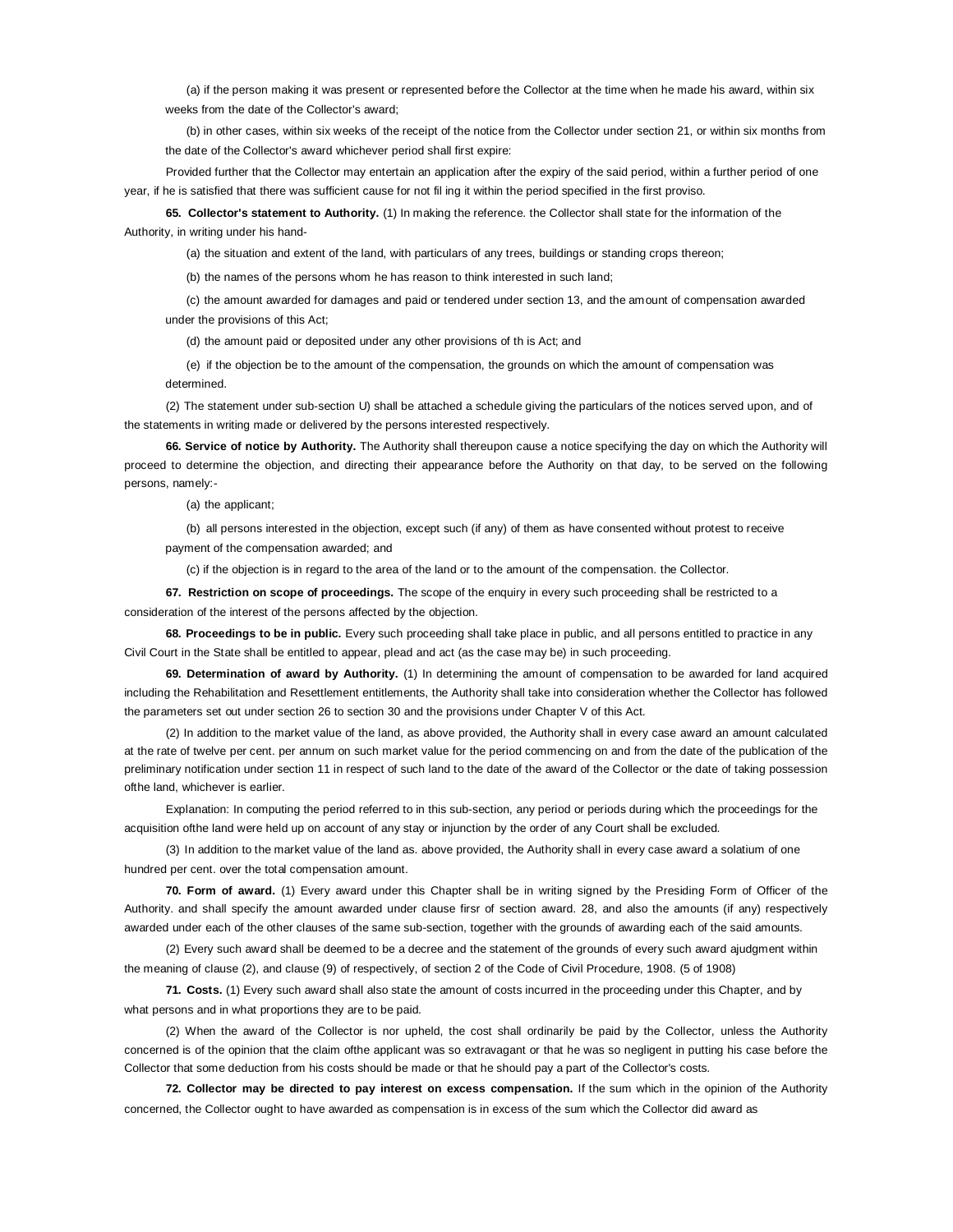compensation, the award of the Authority concerned may direct that the Collector shall pay interest on such excess at the rate of nine per cent. per annum from the date on which he took possession of the land to the date of payment of such excess into Authority:

Provided that the award of the Authority concerned may also direct that where such excess or any part thereof is paid to the Authority after the date or expiry of a period of one year from the date on which possession is taken, interest at the rate of fifteen per cent. per annum shall be payable from (he dale of expiry of the said period of one year 011 the amount of such excess or part thereof which has not been paid into Authority before the date of such expiry

**73. Re-determination of amount of compensation on the basis of the award of the Authority.** (1) Where in an award under this Chapter, the Authority concerned allows to the applicant any amount of compensation in excess of the amount awarded by the Collector under section 23, the persons interested in all the other land covered by the same preliminary notification under section 11, and who are also aggrieved by the award of the Collector may, notwithstanding that they had not made an application to the Collector, by written application to the Collector within three months from the date of the award of the Authority concerned require that the amount of compensation payable to them may be re-determined on the basis of the amount of compensation awarded by the Authority:

Provided that in computing the period of three months within which an application to the Collector shall be made under this subsection, the day on which the award was pronounced and the time requisite for obtaining a copy of the award shall be excluded.

(2) The Collector shall, on receipt of an application under sub-section (I), conduct an inquiry after giving notice to all the persons 'interested and giving them a reasonable opportunity of being heard, and make an award determining the amount of compensation payable to the applicants.

(3) Any person who has not accepted the award under sub-section (2) may, by written application to the Collector, require that the matter be referred by the Collector for the determination of the Authority concerned.

**74. Appeal to High Court.** (1) The Requiring Body or any person aggrieved by the Award passed by an Authority under section 69 may file an appeal to the High Court within sixty days from the date of Award:

Provided that the High Court may, ifit is satisfied that the appellant was prevented by sufficient cause from filing the appeal within the said period, allow it to be filed within a further period not exceeding sixty days.

(2) Every appeal referred to under sub-section (/) shall be heard as expeditiously as possible and endeavour shall be made to dispose of such appeal within six months from the date on wh ich the appeal is presented to the High Court.

Explanation.-For the purposes of this section, "High Court" means the High Court within the jurisdiction of which the land acquired or proposed to be acquired is situated.

## **CHAPTER IX**

### **APPORTIONMENT OF COMPENSATION**

**75. Particulars of apportionment to be specified.** When there are several persons interested. ifsuch persons agree in the apportionment of the compensation, the particulars of such apportionment shall be specified in the award, and as between such persons the award shall be conclusive evidence of the correctness of the apportionment.

**76. Dispute as to apportionment.** When the amount of compensation has been settled, if any dispute arises as to the apportionment of the same or any part thereof, or as to the persons to whom the same or any part thereof is payable, the Collector may refer such disputes to the Authority.

## **CHAPTER X**

#### **PAYMENT**

**77. Payment of compensation or deposit of same in Authority.** (1) On making an award under section 30, the Collector shall tender payment of the compensation awarded by him to the persons interested entitled thereto according to the award and shall pay it to them by depositing the amount in their bank accounts unless prevented by someone or more of the contingencies mentioned in sub-section (2).

(2) I f the person entitled to compensation shall not consent to receive it, or if there be no person competent to alienate the land. or if there be any dispute as to the title to receive the compensation or as to the apportionment of it, the Collector shall deposit the amount of the compensation in the Authority to which a reference under section 64 would be submitted:

Provided that any person admitted to be interested may receive such payment under protest as to the sufficiency of the amount:

Provided further that no person who has received the amount otherwise than under protest shall be entitled to make any application under sub-section (I) of section 64:

Provided also that nothing herein contained shall affect the liability of any person, who may receive the whole or any part of any compensation awarded under this Act, to pay the same to the person lawfully entitled thereto.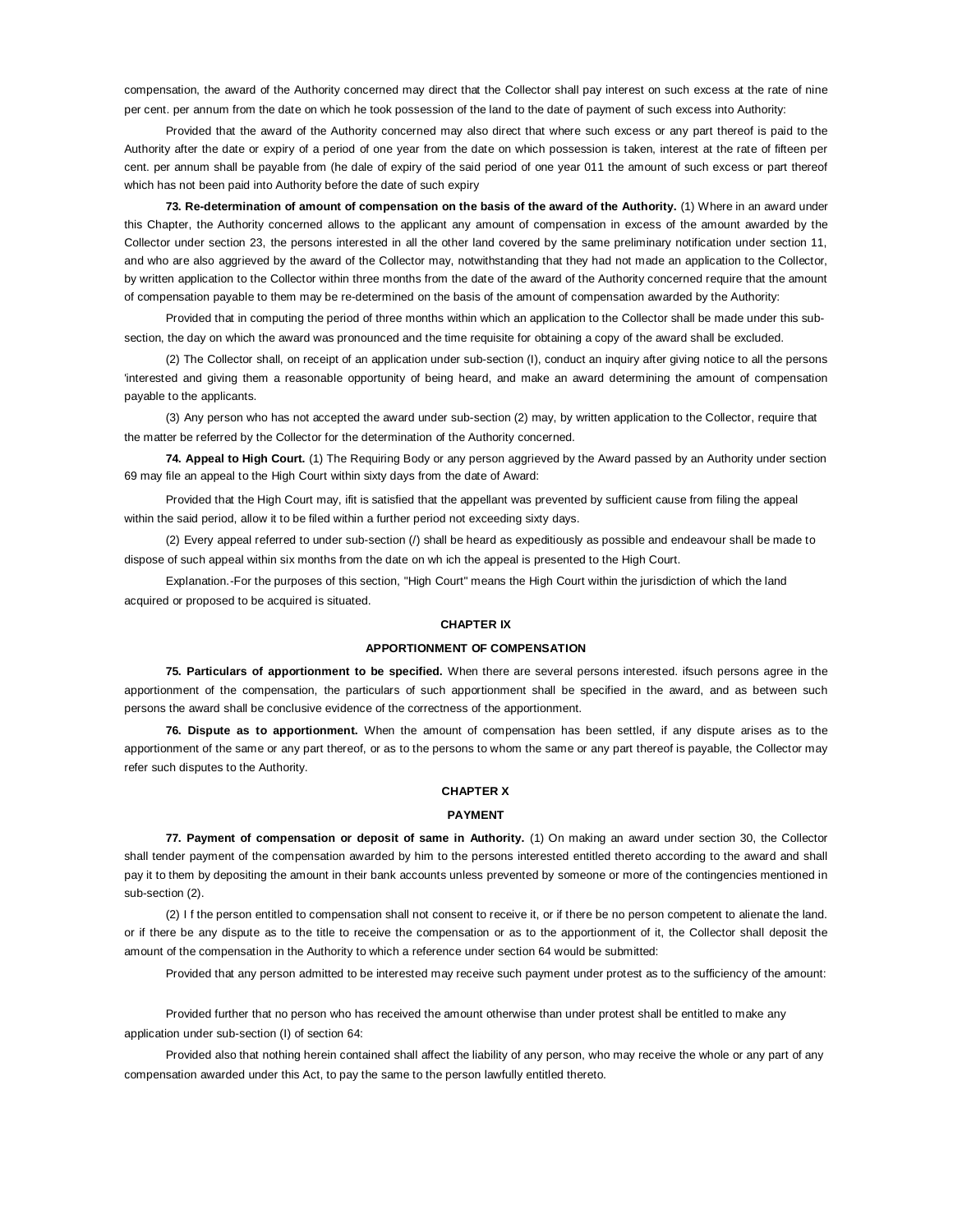**78. Investment of money deposited in respect of lands belonging to person incompetent to alienate.** (1) If any money is deposited in the Authority concerned under sub-section (2) of section 77 and it appears that the land in respect whereof the same was awarded belonged to any person who had no power to alienate the same, the Authority concerned shall-

(a) order the money to be invested in the purchase of other lands to be held under the like title and conditions of ownership as the land in respect of which such money shall have been deposited was held; or

(b) if such purchase cannot be effected forthwith, then in such Government of other approved securities as the Authority concerned shall think tit,

and shall direct the payment of the interest or other proceeds arising from such investment to the person or persons who would for the time being have been entitled to the possession of the said land, and such moneys shall remain so deposited and invested until the same be applied-

(i) in the purchase of such other lands as aforesaid; or

(ii) in payment to any person or persons becoming absolutely entitled thereto.

(2) In all cases of money deposited to which this section applies the Authority concerned shall order the costs of the following matters, including therein all reasonable charge and expenses incident thereon, to be paid by the Collector. namely:-

(a) the costs of such investments as aforesaid;

(b) the costs of the orders for the payment of the interest or other proceeds of the securities upon which such moneys are for the time being invested, and for the payment out of the Authority concerned of the principal of such moneys and of all proceedings relating thereto, except such as may be occasioned by litigation between adverse claimants.

**79. Investment of money deposited in other cases.** When any money shall have been deposited in the Authority concerned under this Act for any cause other than the causes mentioned in section 78, the Authority may, on the application of any party interested or claiming an interest in such money, order the same to be invested in such Government or other approved securities as it may think proper, and paid in such manner as it may consider will give the parties interested therein the same benefit from it as they might have had from the land in respect whereof such money shall have been deposited or as near thereto as may be.

**80. Payment of Interest.** When the amount of such compensation is not paid or deposited on or before taking possession of the land, the Collector shall pay the amount awarded with interest thereon at the rate of nine per cent. per annum from the time of so taking possession until it shall have been so paid or deposited:

Provided that if such compensation or any part thereof is not paid or deposited within a period of one year from the date on which possession is taken, interest at the rate of fifteen per cent. per annum shall be payable from the date or expiry of the said period of one year on the amount of compensation or part thereofwhich has not been paid or deposited before the date of such expiry.

## **CHAPTER XI**

## **TEMPORARY OCCUPATION OF LAND**

**81. Temporary occupation of waste or arable land procedure when difference as to compensation exists.** (1) Whenever it appears to the appropriate Government that the temporary occupation and use of any waste or arable land are needed for any public purpose, the appropriate Government may direct the Collector to procure the occupation and use of the same for such terms as it shall think fit, not exceeding three years from the commencement of such occupation.

(2) The Collector shall thereupon give notice in writing to the person interested in such land of the purpose for which the same is needed. and shall, for the occupation and use thereof for such term as aforesaid, and for the materials (if any) to be taken therefrom, pay to them such compensation. either in a gross sum of money, or by monthly or other periodical payments. as shall be agreed upon in writing between him and such persons respectively.

(3) In case the Collector and the persons interested differ as to the sufficiency of the compensation or apportionment thereof, the Collector shall refer such difference to the decision of the Authority.

**82. Power to enter and take possession and compensation on restoraton.** (1) On payment of such compensation. or on executing such agreement, or on making a reference under section 64. the Collector may enter upon and take possession of the land. and use or permit the use thereof in accordance with the terms of the said notice.

(2) On the expiration of the term, the Collector shall make or tender to the persons interested compensation for the damage (if any) done to the land and not provided for by the agreement. and shall restore the land to the persons interested therein:

Provided that, if the land has become permanently unfit to be used for the purpose for which it was used immediately before the commencement of such term, and if the persons interested shall so require, the appropriate Government shall proceed under this Act to acquire the land as if it was needed permanently for a public purpose.

**83. Difference as to condition of land.** In case the Collector and persons interested differ as to the condition of the land at the expiration of the term, or as to any matter connected with the said agreement, the Collector shall refer such difference to the decision of the Authority concerned.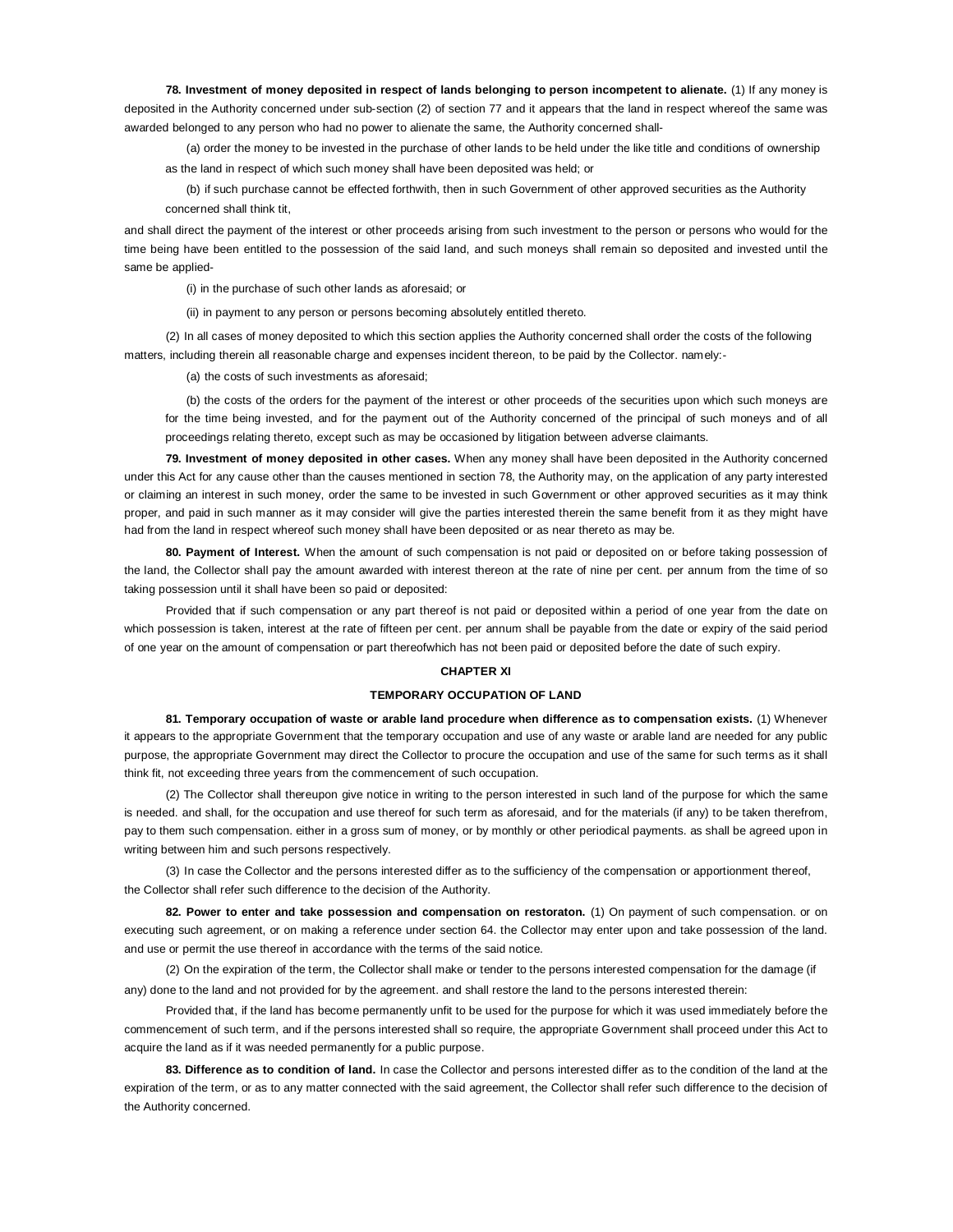## **CHAPTER XlI**

### **OFFENCES AND PENALTIES**

**84. Punishment for false information mala fide action etc.** (1) If a person, in connection with a requirement or direction under this Act, provides any information that is false or misleading, or produces any false document. he shall be liable to be punished with imprisonment of either description for a term which may extend to six months, or with fine which may extend to one lakh rupees, or with both.

(2) Any rehabilitation and resettlement benefit availed of by making a false claim or through fraudulent means shall be liable to be recovered by the appropriate Government in the manner as may be prescribed.

(3) Disciplinary proceedings may be drawn up by the disciplinary authority against a Government servant, who if proved to be guilty of a mala fide action in respect of any provision of this Act, shall be liable to such punishment including a fine as the disciplinary authority may decide.

**85. Penality for contravention of provisions of Act.** If any person contravenes any of the provisions relating to payment of compensation or rehabilitation and resettlement. e ery such person shall be liable to a punishment of six months which may extend to three years or with fine or with both.

**86. Offences by companies.** (1) Where an offence under this Act has been committed by a company, every person who at the time the offence was committed was in charge of, and was responsible to, the company for the conduct of the business of the company, shall be deemed to be guilty of the offence and shall be liable to be proceeded against and punished accordingly:

Provided that nothing contained in this sub-section shall render any such person liable to any punishment ifhe proves that the offence was committed without his knowledge or that he had exercised all due diligence to prevent the commission of such offence.

(2) Notwithstanding anything contained in sub-section (I), where an offence under this Act has been committed by a company and it is proved that the offence has been committed with the consent or connivance of, or that the commission of the offence is attributable to any neglect on the part of, any director, manager, secretary or other officer of the company, such director, manager. secretary or other officer shall also be deemed to be guilty of that offence and shall be liable to be proceeded against and punished accordingly.

Explanation: For the purposes of this section.-

(a) "company" means any body corporate and includes a finn or other association of individuals and a Requiring Body; and

(b) "director". in relation to a firm, means a partner in the firm.

**87. Offences by Government departments.** (1) Where an offence under this Act has been committed by any department of the Government, the head of the department, shall be deemed to be guilty of the offence and shall be liable to be proceeded against and punished accordingly:

Provided that nothing contained in this section shall render any person liable to any punishment ifsuch person proves that the offence was committed without his knowledge or that such person exercised all due diligence to prevent the commission of such offence.

(2) Notwithstanding anything contained in sub-section (J), where any offence under this Act has been committed by a Department of the Government and it is proved that the offence has been committed with the consent or connivance of, or is attributable to any neglect on the part of any officer, other than the head of the department, such officer shall also be deemed to be guilty of that offence and shall be liable to be proceeded against and punished accordingly.

**88. Cognizance of offences by court.** No court inferior to that ofa Metropolitan Magistrate or a Judicial Magistrate of the first class shall be competent to try any offence punishable under this Act.

**89. Offences to be non-cognizable.** Notwithstanding anything contained in the Code of Criminal Procedure, 1973 (2 of 1974) every offence under this Act shall be deemed to be non-cognizable.

**90. Offences to be cognizable only on complaint filed by certain persons.** No court shall take cognizance of any offence under this Act which is alleged to have been committed by a Requiring Body except on a complaint in writing made by the Collector or any other officer authorised by the appropriate Government or any member of the affected family.

## **CHAPTER XIII**

### **MISCELLANEOUS**

**91. Magistrate to enforce surrender.** If the Collector is opposed or impeded in taking possession under this Act of any land, he shall. if a Magistrate, enforce the surrender of the land to himself, and if not a Magistrate, he shall apply ro a Magistrate or £0 the Commissioner of Police, and such Magistrate or Commissioner, as the case may be. shall enforce the surrender of the.land to the Collector.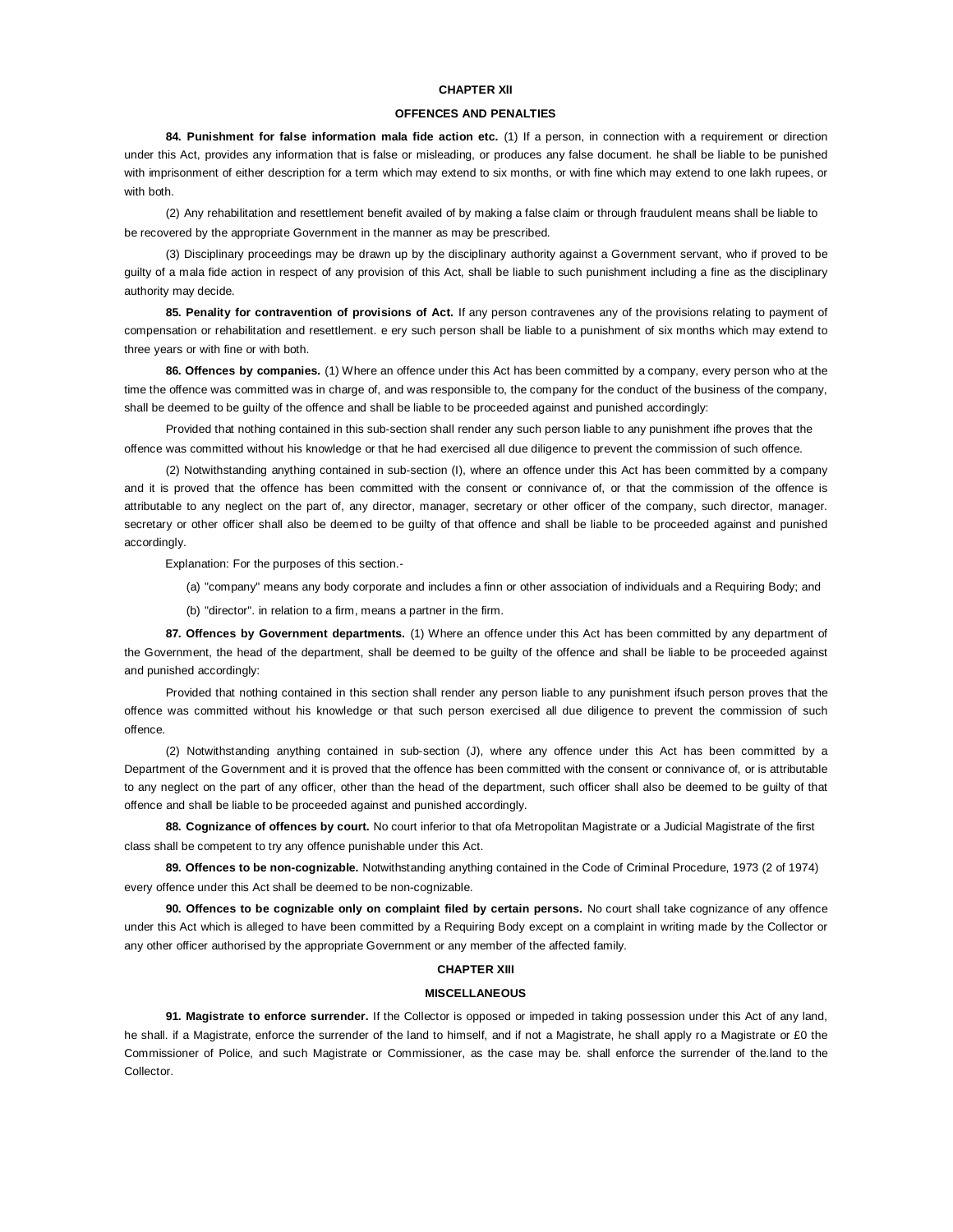**92. Service of notice.** (1) Save as otherwise provided in section 66, the service of any notice under this Act shall be made by delivering or tendering a copy thereof signed, in the case of a notice, by the officer therein mentioned, and, in the case of any other notice, by order of the Collector.

(2) Whenever it may be practicable, the service of the notice shall be made on the person therein named.

(3) When such person cannot be found, the service may be made on any adult member of his family residing with him; and, ifno such adult member can be found, the notice may be served by fixing the copy on the outer door of the house in which the person therein named ordinarily dwells or carries on business, or by fixing a copy thereof in some conspicuous place in the office of the officer aforesaid or ofthe Collector or in the court-house, and also in some conspicuous part of the land to be acquired:

Provided that. if the Collector or Judge shall so direct, a notice may be sent by post, in a letter addressed to the person named therein at his last known residence, address or place of business .and also publish the same in at least two national daily newspapers and also on his website.

## **93. Completion of acquisition not compulsory but compensation to be awarded when not completed.** (1) The

appropriate Government shall be at liberty to withdraw from the acquisition of any land of which possession has not been taken.

(2) Whenever the appropriate Government withdraws from any such acquisition, the Collector shall determine the amount of compensation due for the damage suffered by the owner in consequence of the notice or of any proceedings thereunder, and shall pay such amount to the person interested, together with all costs reasonably incurred by him in the prosecution of the proceedings under this Act relating to the said land.

**94. Acquisition of part of house or building.** (1) The provisions of this Act shall not be put in force for the purpose of acquiring a part only of any house, manufactory or other building, if the owner desires that the whole of such house, manufactory or building shall be so acquired:

Provided that, if any question shall arise as to whether any land proposed to be taken under this Act does or does not form part of a house, manufactory or building within the meaning of this section. the Collector shall refer the determination of such question to the Authority concerned and shall not be taken possession of such land until after the question has been determined.

(2) In deciding on such a reference made under the proviso to sub-section (I) the Authority concerned shall have regard to the question whether the land proposed to be taken, is reasonably required for the full and unimpaired use of the house, manufactory or building.

(3) If, in the case of any claim under this Act, by a person interested, on account of the severing of the land to be acquired from his other land, the appropriate Government is of opinion that the claim is unreasonable or excessive, .it may, at any time before the Collector has made his award, order the acquisition of the whole of the land of which the land first sought to be acquired forms a part.

(4) In the case of any acquisition of land so required no fresh declaration or other proceedings under sections II to 19. (both inclusive) shall be necessary; but the Collector shall without delay furnish a copy of the order of the appropriate Government to the person interested and shall thereafter proceed 10 make his award under section 23.

**95. Acquisition of land at cost of a local authority or Requiring Body.** (1) Where the provisions of this Act are put in force for the purpose of acquiring land at the cost of any fund controlled or managed by a local authority or of any Requiring Body, the charges of land incidental to such acquisition shall be defrayed from or by such fund or Requiring Body.

(2) In any proceeding held befose a Collector or Authority concerned in such cases the local authority or Requiring Body concerned may appear and adduce evidence for the purpose of determining the amount of compensation:

Provided that no such local authority or Requiring Body shall be entitled to demand a reference to the Authority concerned under section 64.

**96. Exemption from income tax, stamp duty and fees.** No income tax or stamp duty shall be levied on any award or agreement made under this Act, except under section 46 and no person claiming under any such award or agreement shall be liable to pay any fee for a copy of the same.

**97. Acceptance of certified copy as evidence.** In any proceeding under this Act, a certified copy of a document registered under the Registration Act, 1908, (16 of 1908) including a copy given under section 57 of that Act, may be accepted as evidence of the transaction recorded in such document.

**98. Notice in case of suits for anything done in pursuance of Act.** No suit or other proceeding shall be commenced against any person for anything done in pursuance of this Act, without giving to such person a month's previous notice in writing of the intended proceeding, and of the cause thereof, nor after tender of sufficient amendments.

**99. No change of purpose to be allowed.** No change from the purpose or related purposes for which the land is originally sought to be acquired shall be allowed:

Provided that if the land acquired is rendered unusable for the purpose for which it was acquired due to a fundamental change because of any unforeseen circumstances, then the appropriate Government may use such land for any other public purpose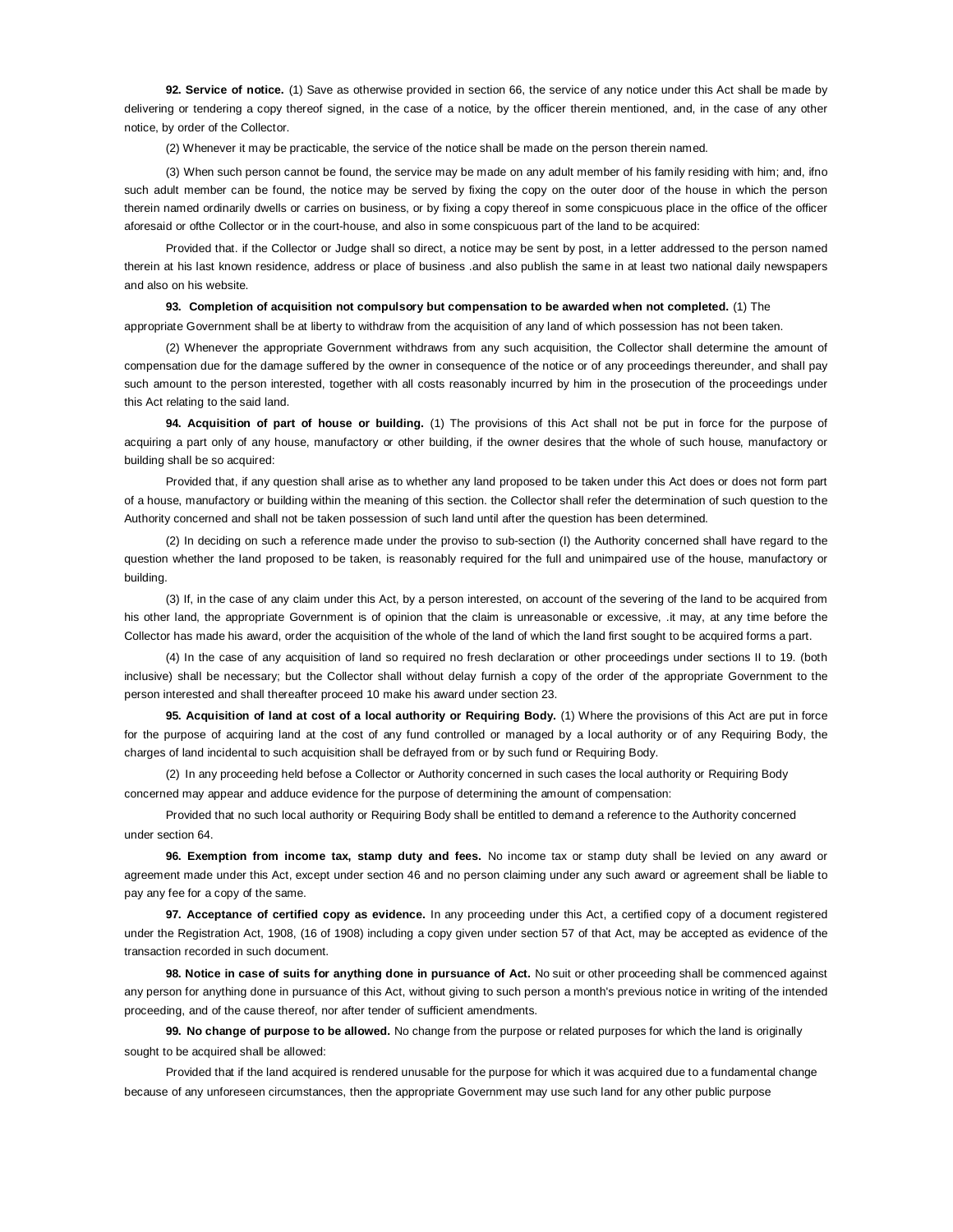**100. No change of ownership without permission to be allowed.** No change of ownership without specific permission from the appropriate Government shall be allowed.

**101. Return of unutilised land.** When any land acquired under th is Act remains unutilised for a period of five years from the date of taking over the possession, the same shall be returned to the original owner or owners or their legal heirs, as the case may be, or to the Land Bank of the appropriate Government by reversion in the manner as may be prescribed by the appropriate Government.

Explanation.-For the purpose of this section, "Land Bank" means a governmental entity that focuses on the conversion of Government owned vacant, abandoned, unutilised acquired lands and tax-delinquent properties into productive use.

**102. Difference in price of land when transferred for higher consideration to be shared.** Whenever the ownership of any land acquired under this Act is transferred to any person for a consideration, without any development having taken place on such land, forty per cent. of the appreciated land value shall be shared amongst the persons from whom the lands were acquired or their heirs, in proportion to the value at which the lands were acquired within a period offive years from the date of acquisition:

Provided that benefit shall accrue only on the first sale or transfer that occurs after the conclusion of the acquisition proceedings,

**103. Provisions to be in addition to existing laws.** The provisions of this Act shall be in addition to and not in derogation of. any Provisions to other law for the time being in force.

**104. Option of appropriate Government to lease.** Notwithstanding anything contained in this Act, the appropriate Government shall, wherever possible, be free to exercise the option oftaking the land on lease, instead of acquisition, for any public purpose referred to in sub-section (I) of section 2.

**105. Provisions of this Act not to apply in certain cases or to apply with certain modification.** (1) Subject to sub-section (3), the provisions of this Act shall not apply to the enactments relating to land acquisition specified in the Fourth Schedule.

(2) Subject to sub-section (2) of section 106. the Central Government may, by notification, omit or add to any of the enactments specified in the Fourth Schedule.

(3) The Central Government shall. by notification, within one year from the date of commencement of this Act, direct that any of the provisions of this Act relating to the determination of compensation in accordance with the First Schedule and rehabilitation and resettlement specified in the Second and Third Schedules, being beneficial to the affected families, shall apply to the cases of land acquisition under the enactments specified in the Fourth Schedule or shall apply with such exceptions or modifications that do not reduce the compensation or dilute the provisions of this Act relating to compensation or rehabilitation and resettlement as may be specified in the notification, as the case may be.

(4) A copy of every notification proposed to be issued under sub-section (3), shall be laid in draft before each House of Parliament, while it is in session, for a total period of thirty days which may be comprised in one session or in two or more successive sessions, and if, before the expiry of the session immediately following the session or the successive sessions aforesaid, both Houses agree in disapproving the issue of the notification or both Houses agree in making any modification in the notification, the notification shall not be issued or, as the case may be, shall be issued only in such modified form as may be agreed upon by both the Houses of Parliament.

**106. Power to amend Schedule.** (1) The Central Government may, by notification, amend or alter any of the Schedules to this Act, without in any way reducing the compensation or diluting the provisions of this Act relating to compensation or rehabilitation and resettlement.

(2) A copy of every notification proposed to be issued under sub-section (I), shall be laid in draft before each House of Parliament, while it is in session for a total period of thirty days which may be comprised in one session or in two or more successive sessions, and if, before the expiry of the session immediately following the session or the successive sessions aforesaid, both Houses agree in disapproving the issue of the notification or both Houses agree in making any modification in the notification, the notification shall not be issued or as the case may be, shall be issued only in such modified form as may be agreed upon by both the Houses of Parliament.

**107. Power to State Legislatures to enact any law more beneficial to affected families.** Nothing in this Act shall prevent any State from enacting any law to enhance or add to the entitlements enumerated under this Act which confers higher compensation than payable under this Act or make provisions for rehabilitation and resettlement which is more beneficial than provided under this Act.

**108. Option to affected families to avail better compensation and rehabilitation and resettlement.** (1) Where a State law or a policy framed by the Government of a State provides for a higher compensation than calculated under this Act for the acquisition of land, the affected persons or his family or member of his family may at their option opt to avail such higher compensation and rehabilitation and resettlement under such State law or such policy of the State.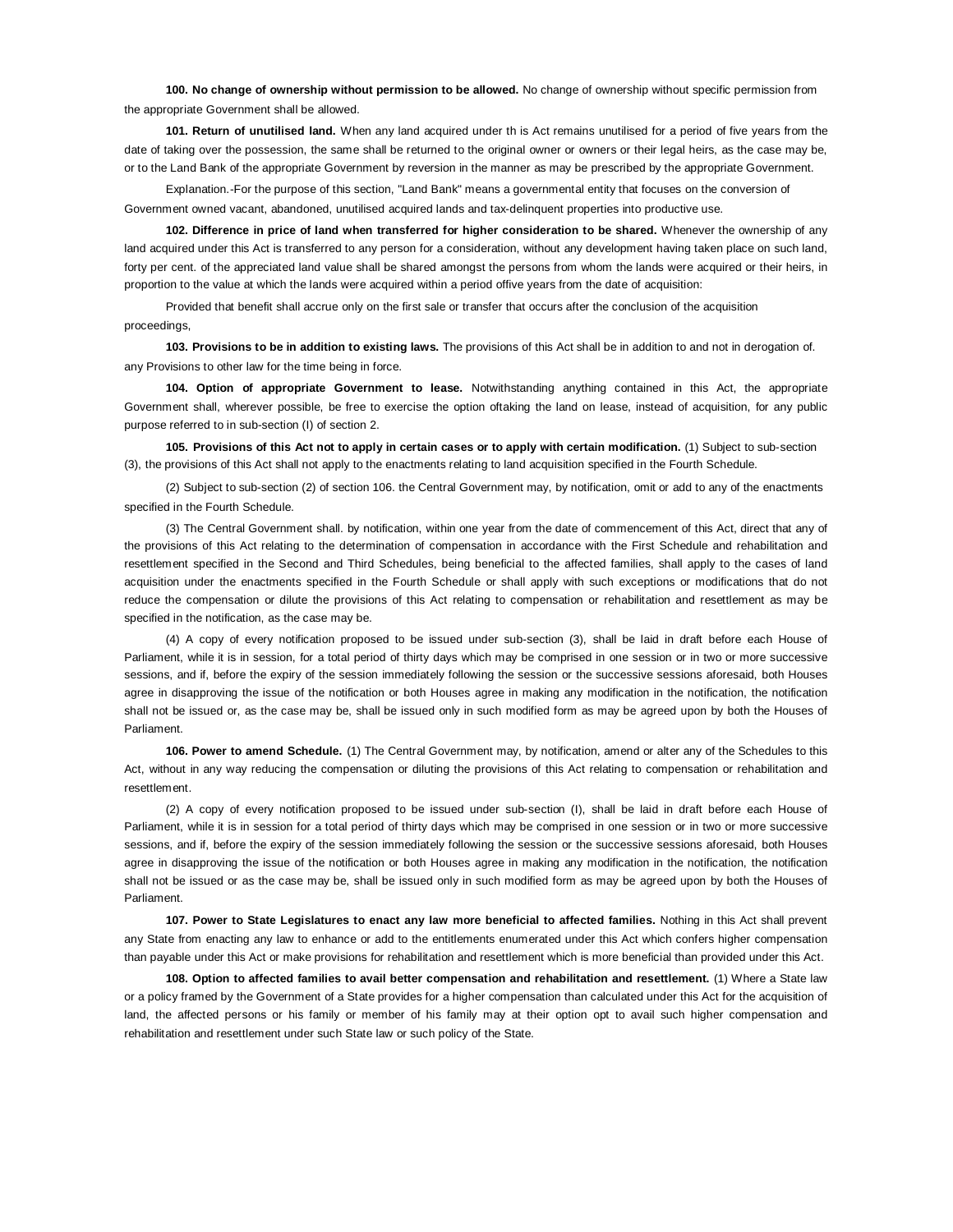(2) Where a State law or a policy framed by the Government of a State offers more beneficial rehabilitation and resettlement provisions under that Act or policy than under this Act, the affected persons or his family or member of his family may at his option opt ro avail such rehabilitation and resettlement provisions under such State law or such policy of the State instead of under this Act.

**109. Power of appropriate Government to make rules.** (1) Subject to the other provisions of this Act, the appropriate Government may, appropriate by notification, make rules for carrying out the provisions of this Act.

(2) In particular, and without prejudice to the generality of the foregoing, such rules may provide for all or any of the following matters, namely:-

(a) the process of obtaining the prior consent under the first proviso to sub-section (2) of section 2;

(b) the limits ofland in rural areas or urban areas under clause (a) of sub-section (3) of section 2;

(c) the manner and the time limit for carrying out social impact assessment study under sub-section (J) of section 4;

(d) the manner of preparing and publishing social impact assessment study reports under sub-section (I) of section 6;

(e) the manner and time for conducting survey and undertaking census under sub-section (/) of section 16;

(f) the manner of preparing draft Rehabilitation and Resettlement Scheme under sub-section (2) of section 16;

(g) the manner of conducting public hearing under sub-section (5) of section 16;

(h) the manner of depositing amount by the Requiring Body under second proviso to sub-section (2) of section 19;

(i) the manner in which and the period within which any excess amount paid may be recovered under sub-section (3) of section 33;

(j) the form in which the Development Plan shall be prepared under sub-section (4) of section 41;

(k) the powers, duties and responsibilities of Administrator under sub-section (2) of section 43;

(l) the procedure of Rehabilitation and Resettlement Committee under sub-section (3) of section 45; .

(m) the procedure to be followed by the Rehabilitation and Resettlement Committee and allowances to be paid to the experts under sub-section (3) of section 48;

(n) the procedures to be followed by the State Monitoring Committee and the allowances payable to the experts under subsection (3) of section 50;

(o) the salaries and allowances and other conditions of service of the Registrar and other officers and employees of an Authority under sub-section (3) of section 55;

(p) the salary and allowances payable to and the other terms and conditions of service (including pension, gratuity and other retirement benefits) of, the Presiding Officer of an Authority under section 56;

(q) any other matter under clause (g) of sub-section (I) of section 60;

(r) the manner of recovery of the rehabilitation and resettlement benefits, availed of by making false claim or through fraudulent means, under sub-section (2) of section 84;

(s) the manner of returning the unutilised land by reversion under section 101;

(t) manner of publication wherever the provisions of this Act provide for;

(u) any other matter which is required to be or may be specified under this Act.

**110. Rules made by Central Government to be laid before Parliament.** Every rule made by the Central Government under this Act shall be laid as soon as may be after it is made, before each House of Parliament while it is in session for a total period of thirty days which may be comprised in one session or two or more successive. sessions, and if, before the expiry of the session immediately following the session or the successive sessions aforesaid, both Houses agree in making any modification in the rule or both Houses agree that the rule should not be made, the rule shall thereafter have effect only in such modified form or be of no effect, as the case may be; so, however. that any such modification or annulment shall be without prejudice to the validity of anything previously done under that rule.

**111. Rules made by State Government to be laid before State Legislature.** Every rule made by the State Government under this Act shall be laid, as soon as may be after it is made. before each House of the State Legislature where it consists of two Houses. or where such Legislature consists of one House. before that House.

**112. Previous publication of rules made by Central and State Government.** The power to make rules by the Central or State Government under this Act shall be subject to the condition of the rules, being made after previous publication.

**113. Power to remove difficulties.** (1) Ifany difficulty arises in giving elTect to the provisions of this Part, the Central Government may, by order, make such provisions or give such directions not inconsistent with the provisions of this Act as may appear to it to be necessary or expedient for the removal of the difficulty: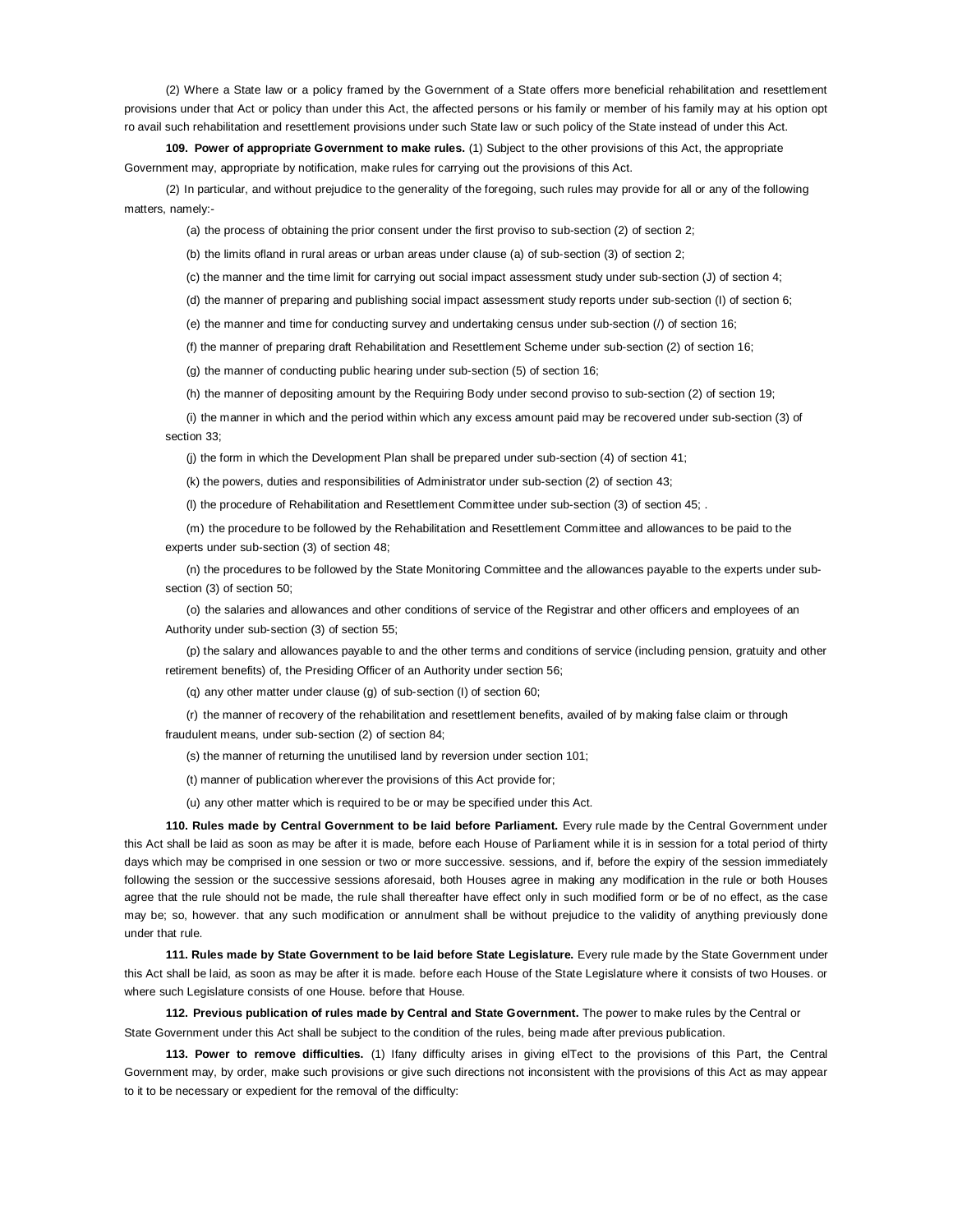Provided that no such power shall be exercised after the expiry ofa period of two years from the commencement of this Act.

(2) Every order made under this section shall be laid, as soon as may be after it is made, before each House of Parliament.

**114. Repeal and saving.** (1) The Land Acquisition Act. 1894 (1 of 1894) is hereby repealed. I of 1894.

(2) Save as otherwise provided in this Act the repeal under sub-section (/) shall not be held to prejudice or affect the general application of section 6 of the General Clauses Act. 1897 (10 of 1897) with regard to the elTect of repeals.

## **THE FIRST SCHEDULE**

## *[See* **section 30 (2)]**

## **COMPENSATION FOR LAND OWNERS**

The following components shall constitute the minimum compensation package to be given to those whose land is acquired and to tenants referred to in clause *(c)* of section 3 in a proportion to be decided by the appropriate Government.

| Serial<br>No.  | Component of compensation package in<br>respect of land acquired under the Act     | Manner of determination of value                                                                                                                                                                                                                                                                                              | Date of determination<br>of value |
|----------------|------------------------------------------------------------------------------------|-------------------------------------------------------------------------------------------------------------------------------------------------------------------------------------------------------------------------------------------------------------------------------------------------------------------------------|-----------------------------------|
| (1)            | (2)                                                                                | (3)                                                                                                                                                                                                                                                                                                                           | (4)                               |
| 1              | Market value of land                                                               | To be determined as provided under section 26.                                                                                                                                                                                                                                                                                |                                   |
| $\overline{2}$ | Factor by which the market value is to be<br>multiplied in the case of rurai areas | 1.00 (One) to 2.00 (Two) based on the distance<br>of project from urban area, as may be notified<br>by the appropriate Government.                                                                                                                                                                                            |                                   |
| 3              | Factor by which the market value is to be<br>multiplied in the case of urban areas | 1 (One).                                                                                                                                                                                                                                                                                                                      |                                   |
| $\overline{4}$ | Value of assets attached to land or building                                       | To be determined as provided under section 29.                                                                                                                                                                                                                                                                                |                                   |
| 5              | Solatium                                                                           | Equivalent to one hundred per cent. of the<br>market value of land mentioned against serial<br>number 1 multiplied by the factor specified<br>against serial number 2 for rural areas or serial<br>number 3 for urban areas plus value of assets<br>attached to land or building against serial<br>number 4 under column (2). |                                   |
| 6              | Final award in rural areas                                                         | Market value of land mentioned against serial<br>number I multiplied by the factor specified<br>against serial number 2- plus value of assets<br>attached to land or building mentioned against<br>serial number 4 under column (2) plus solatium<br>mentioned against serial number 5 under<br>column (2).                   |                                   |
| $\overline{7}$ | Final award in urban areas                                                         | Market value of land mentioned against serial<br>number 1 multiplied by the factor specified<br>against serial number 3 plus value of assets<br>attached to land or building mentioned against<br>serial number 4 under column (2) plus solatium<br>mentioned against serial number 5 under<br>column (2).                    |                                   |
|                | Other component, if any, to be included                                            |                                                                                                                                                                                                                                                                                                                               |                                   |

**NOTE .-** The date on which values mentioned under column (2) are determined should be indicated under column (4) against each serial number.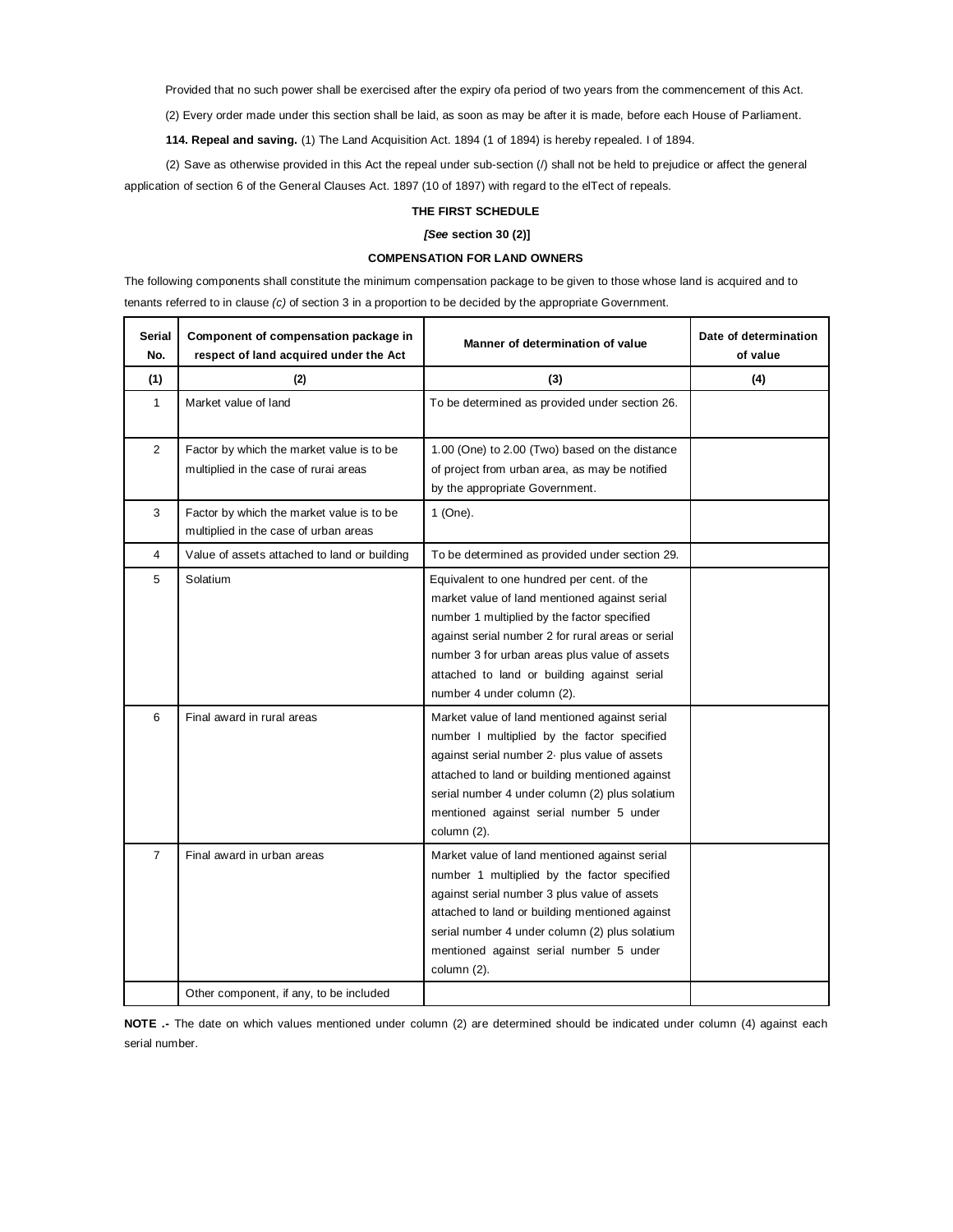## **THE SECOND SCHEDULE**

# *[See* **sections 31** *(1),38* **(l) and 105 (3)]**

# **ELEMENTS OF REHABILITATION AND RESETTLEMENT ENTITLEMENTS FOR ALL THE AFFECTED FAMILIES' (BOTH LAND OWNERS AND THE FAMILIES WHOSE LIVELIHOOD IS PRIMARILY DEPENDENT ON LAND ACQUIRED) IN ADDITION TO THOSE PROVIDED IN THE FIRST SCHEDULE.**

| Serial<br>No. | <b>Elements of Rehabilitation</b><br>and Resettlement Entitlements | <b>Entitlement/provision</b>                                                                                                                                                                                                                                                                                                                                                                                                                                                                                                                                                                                                                                       | Whether provided or not (if<br>provided, details to be given) |
|---------------|--------------------------------------------------------------------|--------------------------------------------------------------------------------------------------------------------------------------------------------------------------------------------------------------------------------------------------------------------------------------------------------------------------------------------------------------------------------------------------------------------------------------------------------------------------------------------------------------------------------------------------------------------------------------------------------------------------------------------------------------------|---------------------------------------------------------------|
| (1)           | (2)                                                                | (3)                                                                                                                                                                                                                                                                                                                                                                                                                                                                                                                                                                                                                                                                | (4)                                                           |
| 1             | Provision of housing units in case<br>of displacement              | (1) If a house is lost in rural areas, a<br>constructed house shall be provided as per the<br>Indira Awas Yojana specifications. I f a house is<br>lost in urban areas, a constructed house shall<br>be provided, which will be not less than 50 sq<br>mts in plinth area.                                                                                                                                                                                                                                                                                                                                                                                         |                                                               |
|               |                                                                    | (2) The benefits listed above shall also be<br>extended to any affected family which is without<br>homestead land and which has been res id i ng<br>in the area continuously for a period of not less<br>than three years preceding the date of<br>notification of the affected area and which has<br>been involuntarily displaced from such area:                                                                                                                                                                                                                                                                                                                 |                                                               |
|               |                                                                    | Provided that any such family in urban areas<br>which opts not to take the house offered, shall<br>get a one-time financial assistance for house<br>construction, which shall not be less than one<br>lakh fifty thousand rupees:                                                                                                                                                                                                                                                                                                                                                                                                                                  |                                                               |
|               |                                                                    | Provided further that if any affected family in<br>rural areas so prefers, tle equivalent cost of the<br>house 'lay be offered in lieu of the cor 'structed<br>house:                                                                                                                                                                                                                                                                                                                                                                                                                                                                                              |                                                               |
|               |                                                                    | Provided also that no family affected by<br>acquisition shall be given more than one house<br>under the provisions of this Act.                                                                                                                                                                                                                                                                                                                                                                                                                                                                                                                                    |                                                               |
|               |                                                                    | Explanation. - The houses in urban areas may,<br>if necessary, be provided in multi-storied<br>building complexes.                                                                                                                                                                                                                                                                                                                                                                                                                                                                                                                                                 |                                                               |
| 2             | Land for Land                                                      | In the case of irrigation project, as far as<br>possible and in lieu of compensation to be paid<br>for land acquired, each affected family owning<br>agricultural land in the affected area and whose<br>land has been acquired or lost, or who has, as<br>a consequence of the acquisition or loss of<br>land, been reduced to the status of a marginal<br>farmer or landless, shall be allotted, in the<br>name of each person included in the records of<br>rights with regard to the affected family, a<br>minimum of one acre ofland in the command<br>area of the project for which the land is<br>acquired:<br>Provided that in every project those persons |                                                               |
|               |                                                                    | losing land and belonging to the Scheduled<br>Castes or the Scheduled Tribes will be provided<br>land equivalent to land acquired or two and a<br>one-half acres, whichever is lower.                                                                                                                                                                                                                                                                                                                                                                                                                                                                              |                                                               |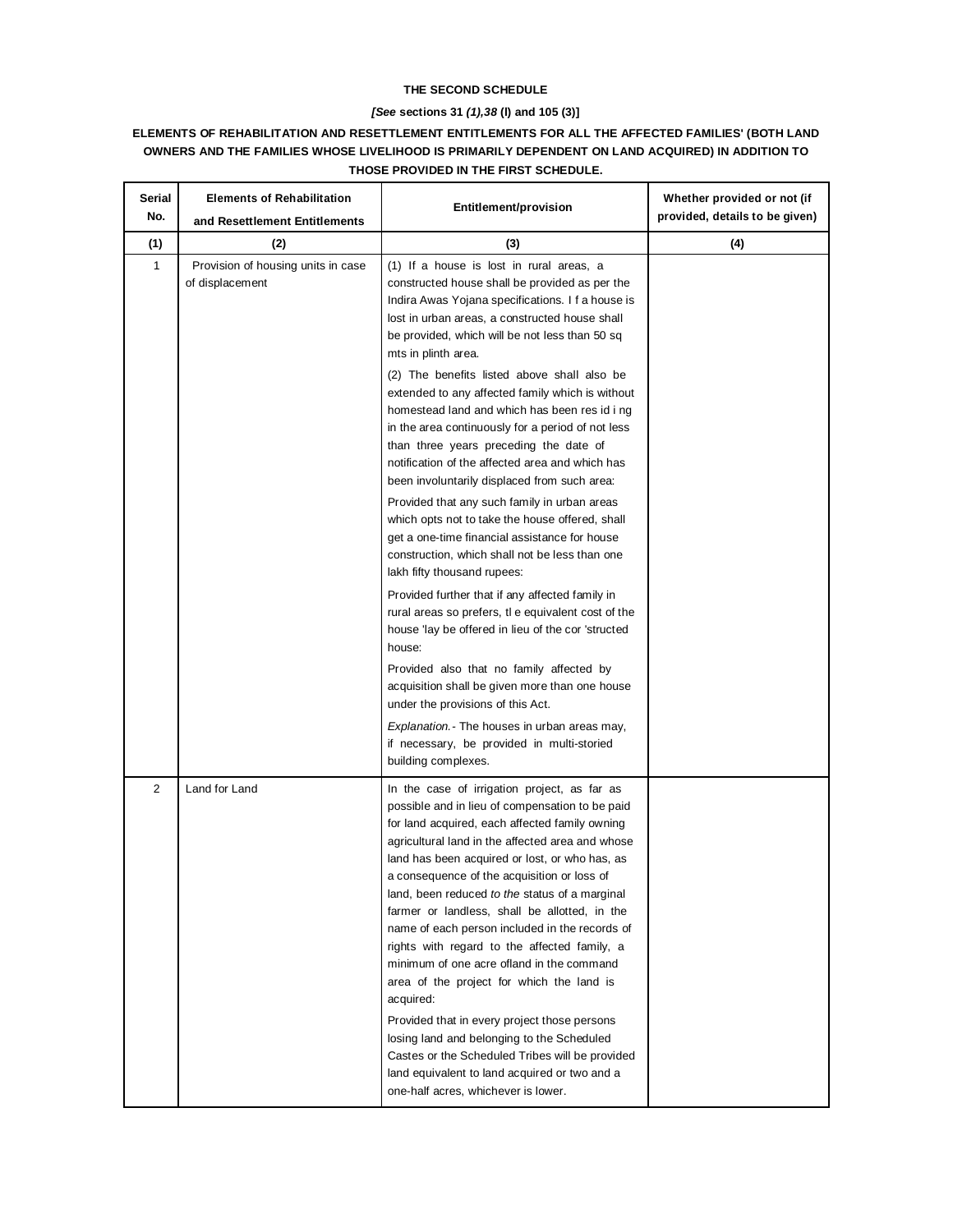| Serial<br>No.  | <b>Elements of Rehabilitation</b><br>and Resettlement Entitlements   | Entitlement/provision                                                                                                                                                                                                                                                                                                                                                                                                                                                                                                                                                                                                                                                                                                                                                                                                              | Whether provided or not (if<br>provided, details to be given) |
|----------------|----------------------------------------------------------------------|------------------------------------------------------------------------------------------------------------------------------------------------------------------------------------------------------------------------------------------------------------------------------------------------------------------------------------------------------------------------------------------------------------------------------------------------------------------------------------------------------------------------------------------------------------------------------------------------------------------------------------------------------------------------------------------------------------------------------------------------------------------------------------------------------------------------------------|---------------------------------------------------------------|
| (1)            | (2)                                                                  | (3)                                                                                                                                                                                                                                                                                                                                                                                                                                                                                                                                                                                                                                                                                                                                                                                                                                | (4)                                                           |
| 3              | Offer for Developed Land                                             | In case the land is acquired for urbanisation<br>purposes, twenty per cent. of the developed<br>land will be reserved and offered to land owning<br>project affected families, in proportion to the<br>area of their land acquired and at a price equal<br>to the cost of acquisition and the cost of<br>development:<br>Provided that in case the land owning project<br>affected family wishes to avail of this offer, an<br>equivalent amount will be deducted from the<br>land acquisition compensation package payable<br>to it.                                                                                                                                                                                                                                                                                              |                                                               |
| $\overline{4}$ | Choice of Annuity or Employment                                      | The appropriate Government shall ensure that<br>the affected families are provided with the<br>following options:<br>(a) where jobs are created through the project,<br>after providing suitable training and skill<br>development in the required field, make<br>provision for employment at a rate not lower<br>than the minimum wages provided for in any<br>other law for the time being in force, to at least<br>one member per affected family in the project<br>or arrange for ajob in such other project as<br>may be required; or<br>(b) one time payment of five lakhs rupees per<br>affected family; or<br>(c) annuity policies that shall pay not less than<br>two thousand rupees per month per family for<br>twenty years, with appropriate indexation to<br>the Consumer Price Index for Agricultural<br>Labourers. |                                                               |
| 5              | Subsistence grant for displaced<br>families for a period of one year | Each affected family which is displaced from<br>the land acquired shall be given a monthly<br>subsistence allowance equivalent to three<br>thousand rupees per month for a period of one<br>year from the date of award.<br>In addition to this amount, the Scheduled<br>Castes and the Scheduled Tribes displaced<br>from Scheduled Areas shall receive an amount<br>equivalent to fifty thousand rupees.<br>In cases of displacement from the Scheduled<br>Areas, as far as possible, the affected families<br>shall be relocated in a similar ecological zone,<br>so as to preserve the economic opportunities,<br>language, culture and community life of the<br>tribal communities.                                                                                                                                           |                                                               |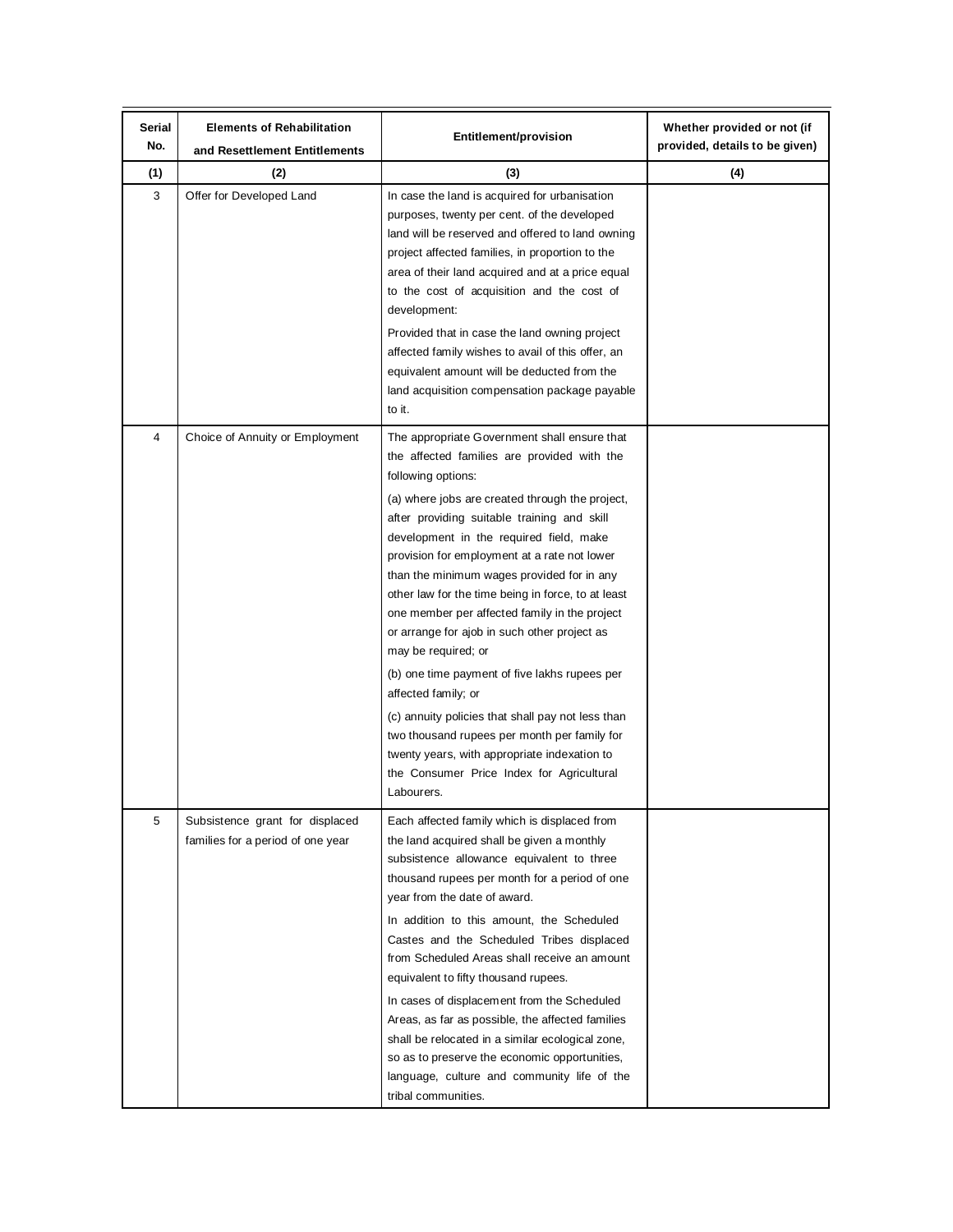| Serial<br>No.  | <b>Elements of Rehabilitation</b><br>and Resettlement Entitlements | Entitlement/provision                                                                                                                                                                                                                                                                                                                                                                                                                                                                                       | Whether provided or not (if<br>provided, details to be given) |
|----------------|--------------------------------------------------------------------|-------------------------------------------------------------------------------------------------------------------------------------------------------------------------------------------------------------------------------------------------------------------------------------------------------------------------------------------------------------------------------------------------------------------------------------------------------------------------------------------------------------|---------------------------------------------------------------|
| (1)            | (2)                                                                | (3)                                                                                                                                                                                                                                                                                                                                                                                                                                                                                                         | (4)                                                           |
| 6              | Transportation cost for displaced<br>families                      | Each affected family which is displaced shall get<br>a one-time financial assistance of fifty thousand<br>rupees as transportation cost for shifting of the<br>family, building materials, belongings and<br>cattle.                                                                                                                                                                                                                                                                                        |                                                               |
| $\overline{7}$ | Cattle shed/petty shops cost                                       | Each affected family having cattle or having a<br>petty shop shall get one-time financial<br>assistance of such amount as the appropriate<br>Government may, by notification, specify<br>subject to a minimum of twenty-five thousand<br>rupees for construction of cattle shed or petty<br>shop as the case may be.                                                                                                                                                                                        |                                                               |
| 8              | One-time grant to artisan,<br>small traders and certain others     | Each affected family of an artisan, small trader<br>or self-employed person or an affected family<br>which owned non-agricultural land or<br>commercial, industrial or institutional structure in<br>the affected area, and which has been<br>involuntarily displaced from the affected area<br>due to land acquisition, shall get one-time<br>financial assistance of such amount as the<br>appropriate Govemment may, by notification,<br>specify subject to a minimum of twenty-five<br>thousand rupees. |                                                               |
| 9              | Fishing rights                                                     | In cases of irrigation or hydel projects, the<br>affected families may be allowed fishing rights<br>in the reservoirs, in such manner as may be<br>prescribed by the appropriate Government.                                                                                                                                                                                                                                                                                                                |                                                               |
| 10             | One-time Resettlement Allowance                                    | Each affected family shall be given a one-time<br>"Resettlement Allowance" of fifty thousand<br>rupees only.                                                                                                                                                                                                                                                                                                                                                                                                |                                                               |
| 11             | Stamp duty and registration fee                                    | (I) The stamp duty and other fees payable for<br>registration of the land or house allotted to the<br>affected families shall be borne by the<br>Requiring Body.<br>(2) The land for house allotted to the affected<br>families shall be free from all encumbrances.<br>(3) The land or house allotted may be in the<br>jointnames of wife and husband of the affected<br>family.                                                                                                                           |                                                               |

## **THE THIRD SCHEDULE**

**[***See* **sections 32, 38(1) and 105(3)]**

## **PROVISION OF INFRASTRUCTURAL AMENITIES**

For resettlement of populations, the following infrastructural facilities and basic minimum amenities are to be provided at the cost of the Requisitioning Authority to ensure that the resettled population in the new village or colony can secure for themselves a reasonable standard of community life and can attempt to minimise the trauma involved in displacement.

A reasonably habitable and planned settlement would have, as a minimum, the following facilities and resources, as appropriate: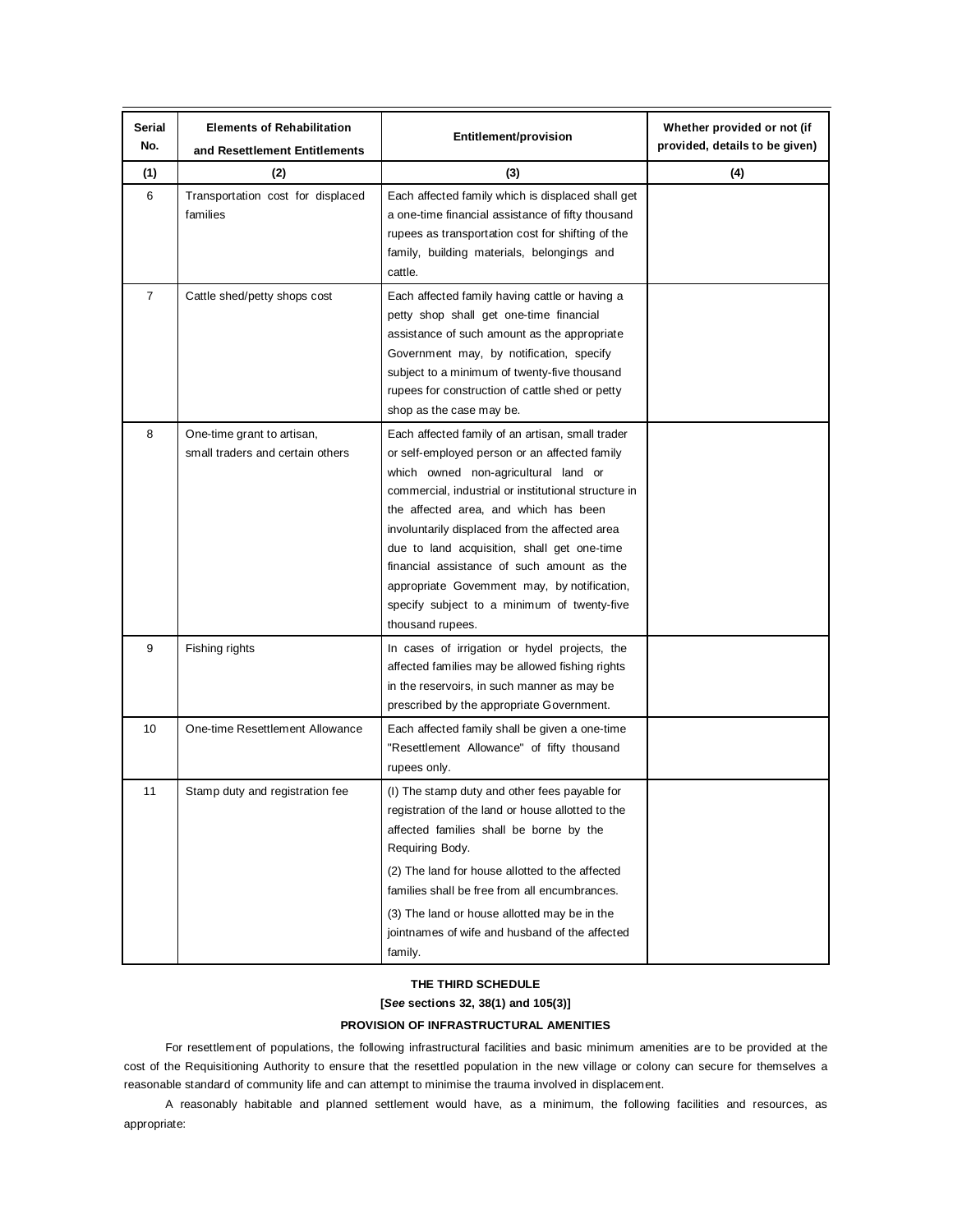| Serial No. | Component of infrastructure amenities provided/proposed to be<br>provided by the acquirer of land                                                                                                                                                             | Details of infrastructure<br>amenities provided by the<br>acquirer of land |
|------------|---------------------------------------------------------------------------------------------------------------------------------------------------------------------------------------------------------------------------------------------------------------|----------------------------------------------------------------------------|
| (1)        | (2)                                                                                                                                                                                                                                                           | (3)                                                                        |
| 1          | Roads within the resettled villages and an all-weather road link to the nearest<br>pucca road, passages and easement rights for all the resettled families be<br>adequately arranged.                                                                         |                                                                            |
| 2          | Proper drainage as well as sanitation plans executed before physical<br>resettlement.                                                                                                                                                                         |                                                                            |
| 3          | One or more assured sources of safe drinking water (or each family as per<br>the norms prescribed by the Government of India.                                                                                                                                 |                                                                            |
| 4          | Provision of drinking water for cattle.                                                                                                                                                                                                                       |                                                                            |
| 5          | Grazing land as per proportion acceptable in the State.                                                                                                                                                                                                       |                                                                            |
| 6          | A reasonable number of Fair Price Shops.                                                                                                                                                                                                                      |                                                                            |
| 7          | Panchayat Ghars, as appropriate.                                                                                                                                                                                                                              |                                                                            |
| 8          | Village level Post Offices, as appropriate. with facilities for opening saving<br>accounts.                                                                                                                                                                   |                                                                            |
| 9          | Appropriate seed-cum-fertilizer storage facility if needed.                                                                                                                                                                                                   |                                                                            |
| 10         | Efforts must be made to provide basic irrigation facilities to the agricultural<br>land allocated to the resettled families if not from the irrigation project, then<br>by developing a cooperative or under some Government scheme or special<br>assistance. |                                                                            |
| 11         | All new villages established for resettlement of the displaced persons shall<br>be provided with suitable transport facility which must include public transport<br>facilities through local bus services with the nearby growth centres/urban<br>localities. |                                                                            |
| 12         | Burial or cremation ground, depending on the caste- communities at the site<br>and their practices.                                                                                                                                                           |                                                                            |
| 13         | Facilities for sanitation, including individual toilet points.                                                                                                                                                                                                |                                                                            |
| 14         | Individual single electric connections (or connection through non-<br>conventional sources of energy like solar energy), for each household and<br>for public lighting.                                                                                       |                                                                            |
| 15         | Anganwadi's providing child and mother supplemental nutritional<br>services.                                                                                                                                                                                  |                                                                            |
| 16         | School as per the provisions of the Right of Children to Free and<br>Compulsory Education Act, 2009 (35 of 2009);                                                                                                                                             |                                                                            |
| 17         | Sub-health centre within two kilometres range.                                                                                                                                                                                                                |                                                                            |
| 18         | Primary Health Centre as prescribed by the Government of India.                                                                                                                                                                                               |                                                                            |
| 19         | Playground for children.                                                                                                                                                                                                                                      |                                                                            |
| 20         | One community centre for every hundred families.                                                                                                                                                                                                              |                                                                            |
| 21         | Places of worship and chowpal/tree platform for every fifty families for<br>community assembly, of numbers and dimensions consonant with the<br>affected area.                                                                                                |                                                                            |
| 22         | Separate land must be earmarked for traditional tribal institutions.                                                                                                                                                                                          |                                                                            |